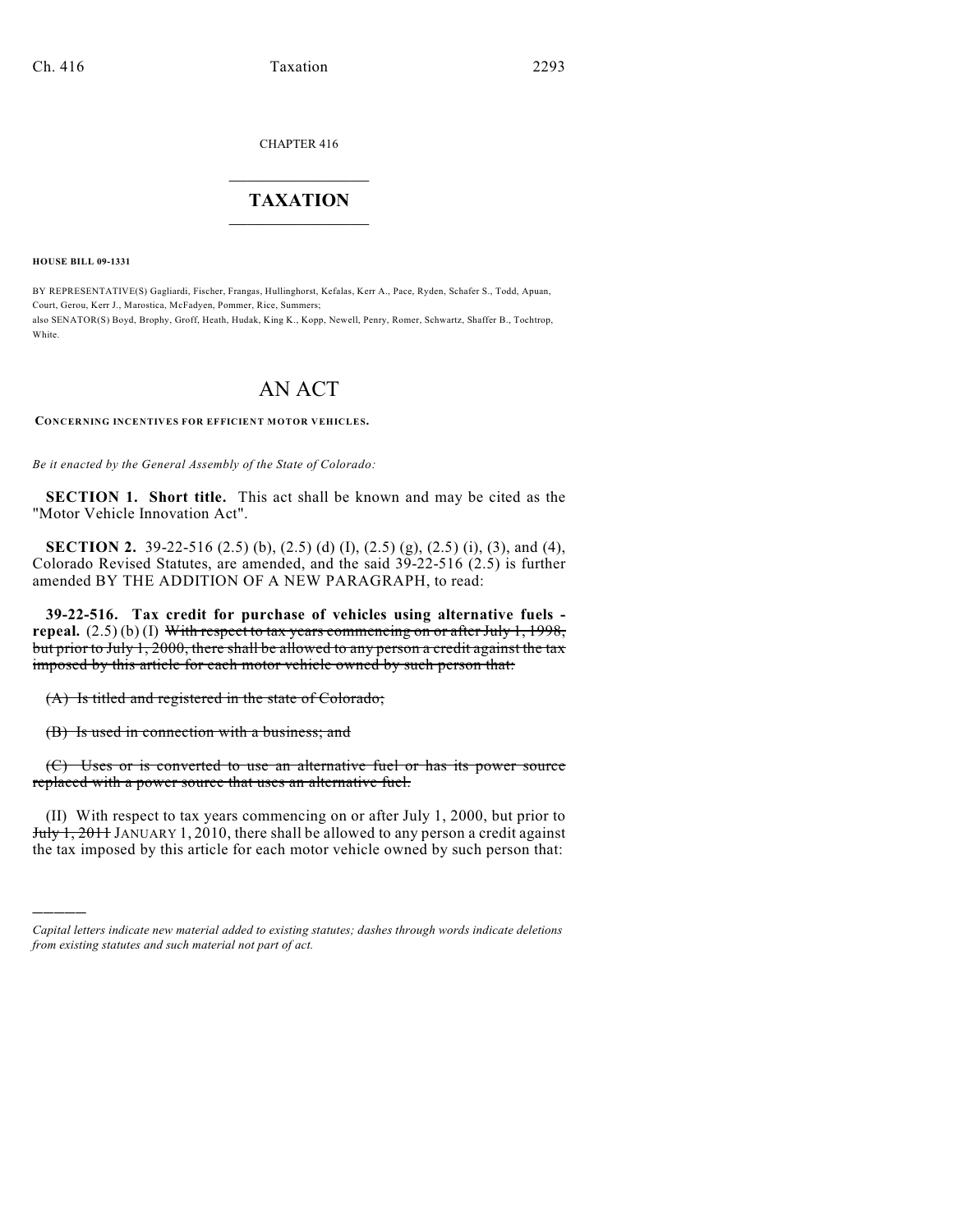(A) Is titled and registered in the state of Colorado; and

(B) Uses or is converted to use an alternative fuel, is a hybrid vehicle, or has its power source replaced with a power source that uses an alternative fuel.

(d) (I) For the purposes of paragraph (c) of this subsection (2.5), except as otherwise provided in subparagraph (II) of this paragraph (d), the percentage of the difference in actual cost incurred or the percentage of the actual cost incurred that may be claimed as a credit pursuant to paragraph (b) of this subsection (2.5) shall be as follows:

| Certification<br>level:                                                   | Tax years<br>commencing<br>on or after<br>July 1, 1998,<br>but prior to<br>January 1,<br>2007: | Tax years<br>commencing<br>on or after<br>January 1,<br>2007, but<br>prior to<br>January 1,<br>2010: | <b>Tax years</b><br>commencing<br><del>on or after</del><br>January 1,<br>2010, but prior<br>to January 1,<br><del>2012:</del> |
|---------------------------------------------------------------------------|------------------------------------------------------------------------------------------------|------------------------------------------------------------------------------------------------------|--------------------------------------------------------------------------------------------------------------------------------|
| Low-emitting vehicle                                                      | 50%                                                                                            | 50%                                                                                                  | 25%                                                                                                                            |
| Ultra-low-emitting<br>vehicle or<br>inherently<br>low-emitting<br>vehicle | 75%                                                                                            | 75%                                                                                                  | 50%                                                                                                                            |
| Zero-emitting vehicle                                                     | 85%                                                                                            | 85%                                                                                                  | 75%                                                                                                                            |

(g) With respect to tax years commencing on or after July 1, 1998, but prior to July 1, 2000, for a motor vehicle that was not used solely and exclusively for business purposes during the tax year for which a credit is claimed, the amount of the credit allowed pursuant to this subsection (2.5) shall be prorated in proportion to the percentage of time during the tax year that the motor vehicle was used for business purposes.

(i) For income tax years commencing on and after January 1, 1999, but prior to July 1, 2011 JANUARY 1, 2010, a motor vehicle, conversion, or power source certified to the low-emitting vehicle emissions standard that is purchased by a person shall be eligible for a credit pursuant to this subsection (2.5).

(j) THIS SUBSECTION (2.5) IS REPEALED, EFFECTIVE DECEMBER 31, 2014.

(3) EXCEPT AS PROVIDED IN PARAGRAPH (f) OF SUBSECTION (2.6) OF THIS SECTION, the credits allowed by this section for any income tax year shall not exceed the taxpayer's actual tax liability for such taxable year. If the amount of a credit allowed by this section exceeds the taxpayer's actual tax liability for any income tax year in which the credit is claimed, referred to in this subsection (3) as the "unused credit year", such excess shall be an investment tax credit carryover to each of the five income tax years following the unused credit year and shall be applied first to the earliest income tax years possible.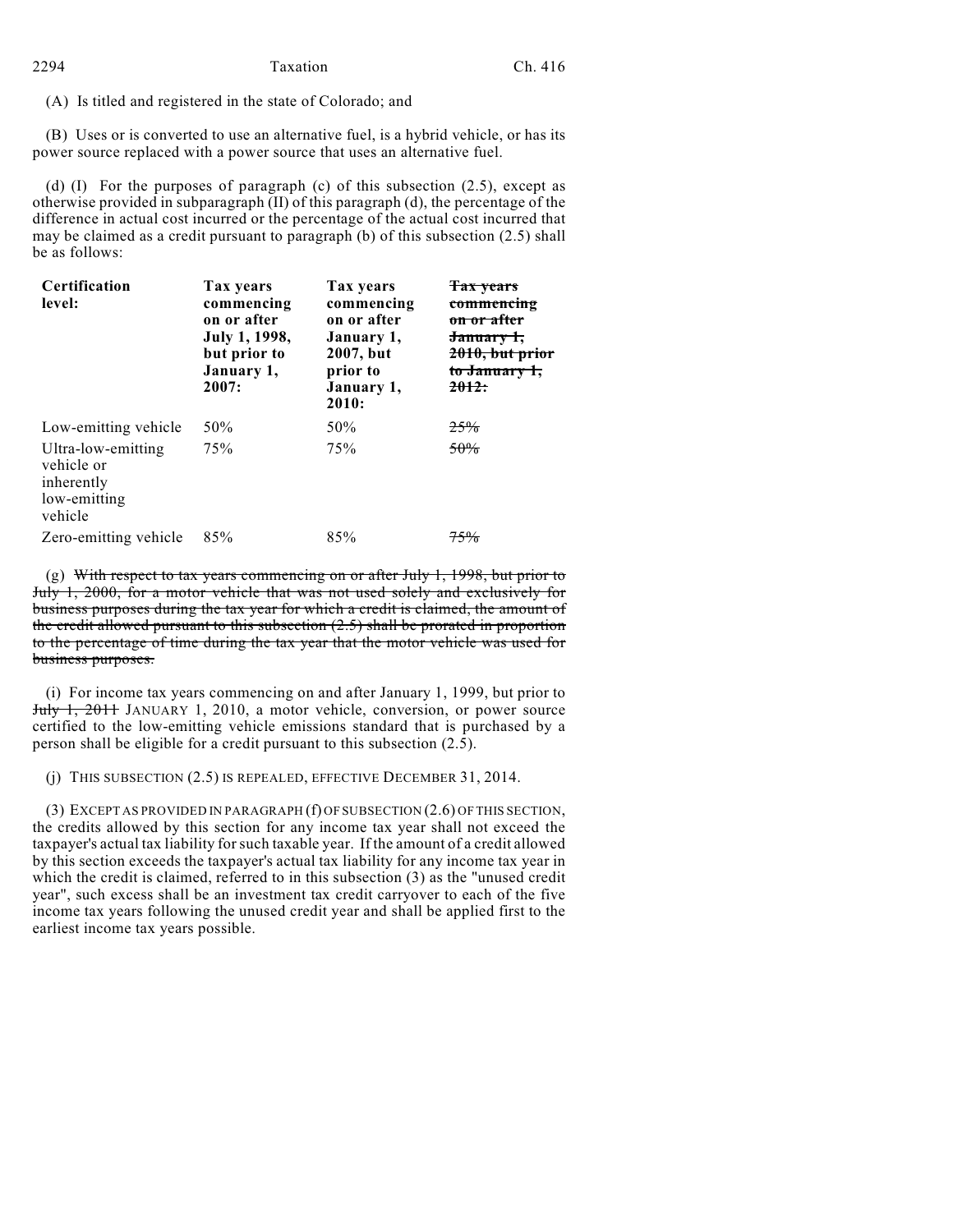(4) This section is repealed, effective July 1, 2016 DECEMBER 31, 2016.

**SECTION 3.** 39-22-516, Colorado Revised Statutes, is amended BY THE ADDITION OF A NEW SUBSECTION to read:

**39-22-516. Tax credit for purchase of vehicles using alternative fuels repeal.** (2.6) (a) AS USED IN THIS SUBSECTION (2.6), UNLESS THE CONTEXT OTHERWISE REQUIRES:

(I) "ACTUAL COST INCURRED" MEANS THE ACTUAL COST PAID BY THE PURCHASER FOR THE VEHICLE, CONVERSION, OR IDLING REDUCTION TECHNOLOGIES. THE ACTUAL COST PAID SHALL BE CALCULATED AS THE NET OF ANY CREDITS, GRANTS, OR REBATES, INCLUDING FEDERAL CREDITS, GRANTS, OR REBATES FOR WHICH THE PURCHASER IS ELIGIBLE, BUT EXCLUDING THE CREDIT SPECIFIED IN THIS SUBSECTION  $(2.6)$ .

(II) "ALTERNATIVE FUEL" MEANS AN ALTERNATIVE FUEL AS DEFINED IN SECTION 25-7-106.8 (1) (a), C.R.S.

(III) "CATEGORY 1" MEANS A MOTOR VEHICLE THAT COMPLIES WITH BIN 1 OF THE FEDERAL TIER 2 EMISSIONS STANDARDS PUBLISHED BY THE FEDERAL ENVIRONMENTAL PROTECTION AGENCY IN THE FEDERAL REGISTER AT 65 FR 6698 (FEBRUARY 10, 2000), AS AMENDED.

(IV) "CATEGORY 2" MEANS LIGHT DUTY PASSENGER VEHICLE DIESEL-ELECTRIC HYBRIDS WITH A MINIMUM FUEL ECONOMY OF SEVENTY MILES PER GALLON.

(V) "CATEGORY 3" MEANS LIGHT DUTY PASSENGER VEHICLE, LIGHT DUTY TRUCK, AND MEDIUM DUTY TRUCK DIESEL-ELECTRIC HYBRID CONVERSIONS THAT INCREASE THE FUEL ECONOMY OF THE ORIGINAL MOTOR VEHICLE BY FORTY PERCENT OR MORE. "CATEGORY 3" ALSO MEANS NEW MEDIUM DUTY TRUCKS THAT ARE DIESEL-ELECTRIC HYBRIDS OR GASOLINE-ELECTRIC HYBRIDS THAT HAVE THIRTY PERCENT BETTER FUEL ECONOMY THAN A COMPARABLE VEHICLE POWERED SOLELY BY A DIESEL OR GASOLINE INTERNAL COMBUSTION ENGINE. FOR PURPOSES OF ESTABLISHING A COMPARABLE VEHICLE, THE DIESEL OR GASOLINE INTERNAL COMBUSTION ENGINE SHALL BE STANDARD IN A VEHICLE OF THE SAME MODEL YEAR AND THE SAME VEHICLE CLASS AS ESTABLISHED BY THE UNITED STATES ENVIRONMENTAL PROTECTION AGENCY AND BE COMPARABLE IN WEIGHT, SIZE, AND USE. FUEL ECONOMY COMPARISONS SHALL BE MADE USING CITY FUEL ECONOMY STANDARDS IN A MANNER THAT IS SUBSTANTIALLY SIMILAR TO THE MANNER IN WHICH CITY FUEL ECONOMY IS MEASURED IN ACCORDANCE WITH PROCEDURES SET FORTH IN 40C.F.R. 600, AS IN EFFECT ON AUGUST 8, 2005.

(VI) "CATEGORY 4" MEANS LIGHT DUTY PASSENGER VEHICLE, LIGHT DUTY TRUCK, AND MEDIUM DUTY TRUCK COMPRESSED NATURAL GAS CONVERSIONS CERTIFIED BY THE UNITED STATES ENVIRONMENTAL PROTECTION AGENCY AND ORIGINAL EQUIPMENT MANUFACTURER COMPRESSED NATURAL GAS VEHICLES.

(VII) "CATEGORY 5" MEANS ANY IDLING REDUCTION TECHNOLOGIES.

(VIII) "CATEGORY 6" MEANS A MOTOR VEHICLE THAT COMPLIES WITH BIN 2 OR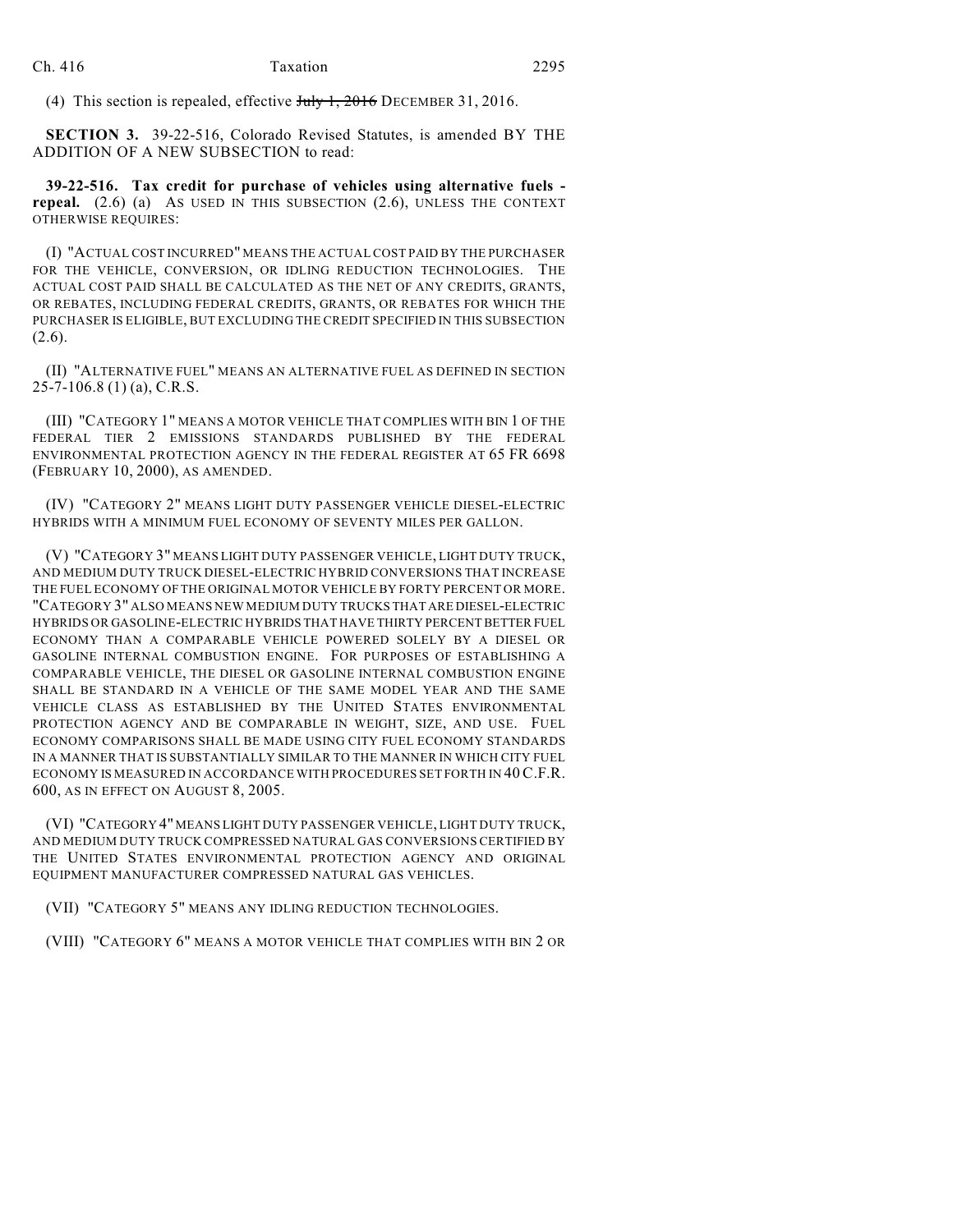BIN 3 OF THE FEDERAL TIER 2 EMISSIONS STANDARDS PUBLISHED BY THE FEDERAL ENVIRONMENTAL PROTECTION AGENCY IN THE FEDERAL REGISTER AT 65 FR 6698 (FEBRUARY 10, 2000), AS AMENDED, WITH A MINIMUM FUEL ECONOMY OF FORTY MILES PER GALLON OR MILES PER GALLON GASOLINE EQUIVALENT OR GREATER.

(IX) (A) "CATEGORY 7" MEANS A MOTOR VEHICLE THAT COMPLIES WITH BIN 2 OR BIN 3 OF THE FEDERAL TIER 2 EMISSIONS STANDARDS PUBLISHED BY THE FEDERAL ENVIRONMENTAL PROTECTION AGENCY IN THE FEDERAL REGISTER AT 65 FR 6698 (FEBRUARY 10, 2000), AS AMENDED, WITH A MINIMUM FUEL ECONOMY OF THIRTY MILES PER GALLON OR MILES PER GALLON GASOLINE EQUIVALENT OR GREATER, BUT LESS THAN FORTY MILES PER GALLON OR MILES PER GALLON GASOLINE EQUIVALENT.

(B) "CATEGORY 7" SHALL NOT MEAN ORIGINAL EQUIPMENT MANUFACTURER COMPRESSED NATURAL GAS VEHICLES CERTIFIED BY THE UNITED STATES ENVIRONMENTAL PROTECTION AGENCY.

(X) "GROSS VEHICLE WEIGHT RATING" OR "GVWR" SHALL HAVE THE SAME MEANING AS SET FORTH IN SECTION 42-2-402 (6), C.R.S.

(XI) "HYBRID VEHICLE" MEANS A MOTOR VEHICLE WITH A HYBRID PROPULSION SYSTEM THAT OPERATES ON BOTH ELECTRICITY AND AN ALTERNATIVE FUEL OR TRADITIONAL FUEL.

(XII) "IDLING REDUCTION TECHNOLOGIES" MEANS IDLING REDUCTION DEVICES OR ADVANCED INSULATION, AS THOSE TERMS ARE DEFINED IN SECTION 4053 OF THE INTERNAL REVENUE CODE, AS AMENDED, EXEMPT FROM FEDERAL EXCISE TAX PURSUANT TO SAID SECTION 4053.

(XIII) "LIGHT DUTY PASSENGER VEHICLE" MEANS A PRIVATE PASSENGER VEHICLE, INCLUDING VANS, CAPABLE OF SEATING TWELVE PASSENGERS OR LESS; EXCEPT THAT THE TERM DOES NOT INCLUDE MOTOR HOMES AS DEFINED IN SECTION 42-1-102 (57), C.R.S., OR VEHICLES DESIGNED TO TRAVEL ON THREE OR FEWER WHEELS IN CONTACT WITH THE GROUND.

(XIV) "LIGHT DUTY TRUCK" MEANS A TRUCK BETWEEN ZERO AND FOURTEEN THOUSAND POUNDS GVWR.

(XV) "MEDIUM DUTY TRUCK" MEANS A TRUCK WITH A GROSS VEHICLE WEIGHT RATING GREATER THAN FOURTEEN THOUSAND POUNDS UP TO TWENTY-SIX THOUSAND POUNDS.

(XVI) "MILES PER GALLON GASOLINE EQUIVALENT" MEANS THE STANDARD UNIT OF MEASURE THAT MEASURES HOW MANY MILES AN ALTERNATIVE VEHICLE CAN TRAVEL ON THE EQUIVALENT ENERGY OF ONE UNITED STATES GALLON OF TRADITIONAL FUEL.

(XVII) "MOTOR VEHICLE" MEANS ANY SELF-PROPELLED VEHICLE, INCLUDING A VEHICLE THAT USES A HYBRID PROPULSION SYSTEM, THAT IS:

(A) TITLED AND REGISTERED IN THE STATE; AND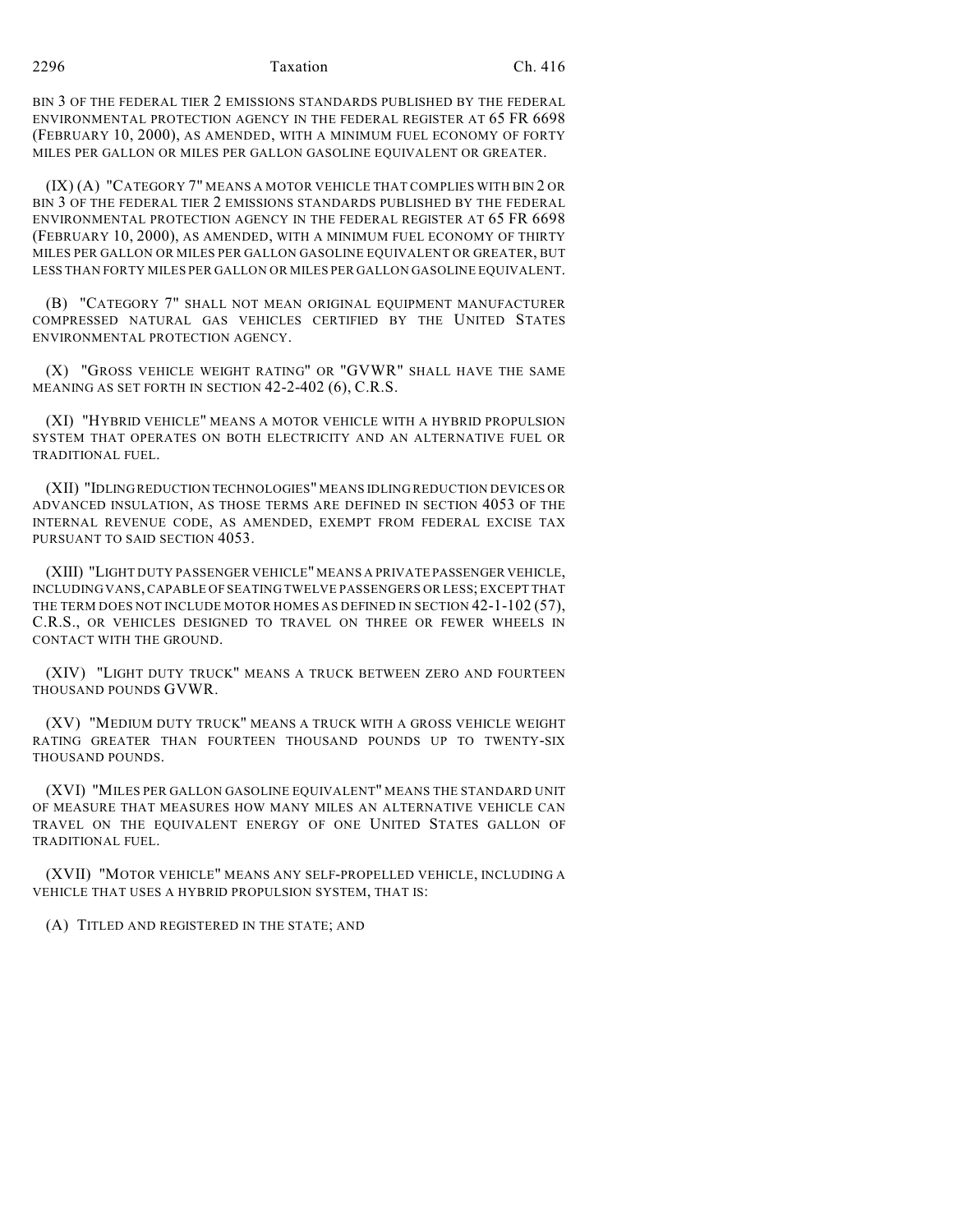(B) REQUIRED TO BE LICENSED OR SUBJECT TO LICENSING FOR OPERATION UPON THE HIGHWAYS OF THE STATE.

(XVIII) "PLUG-IN HYBRID ELECTRIC VEHICLE" MEANS:

(A) AN ORIGINAL EQUIPMENT MANUFACTURER PLUG-IN HYBRID ELECTRIC VEHICLE THAT CAN OPERATE SOLELY ON ELECTRIC POWER AND THAT IS CAPABLE OF RECHARGING ITS BATTERY FROM AN ON-BOARD GENERATION SOURCE AND AN OFF-BOARD ELECTRICITY SOURCE; AND

(B) A PLUG-IN HYBRID ELECTRIC VEHICLE CONVERSION THAT PROVIDES AN INCREASE IN CITY FUEL ECONOMY OF SEVENTY-FIVE PERCENT OR MORE AS COMPARED TO A COMPARABLE NONHYBRID VERSION VEHICLE FOR A MINIMUM OF TWENTY MILES AND THAT IS CAPABLE OF RECHARGING ITS BATTERY FROM AN ON-BOARD GENERATION SOURCE AND AN OFF-BOARD ELECTRICITY SOURCE. A VEHICLE SHALL BE COMPARABLE IF IT IS THE SAME MODEL YEAR AND THE SAME VEHICLE CLASS AS ESTABLISHED BY THE UNITED STATES ENVIRONMENTAL PROTECTION AGENCY AND IS COMPARABLE IN WEIGHT, SIZE, AND USE. FUEL ECONOMY COMPARISONS SHALL BE MADE USING CITY FUEL ECONOMY STANDARDS IN A MANNER THAT IS SUBSTANTIALLY SIMILAR TO THE MANNER IN WHICH CITY FUEL ECONOMY IS MEASURED IN ACCORDANCE WITH PROCEDURES SET FORTH IN 40 CFR 600, AS IN EFFECT ON AUGUST 8, 2005.

(XIX) "POWER SOURCE" MEANS THE ENGINE OR MOTOR AND ASSOCIATED WIRING, FUEL LINES, ENGINE COOLANT SYSTEM, FUEL STORAGE CONTAINERS, AND MISCELLANEOUS COMPONENTS.

(XX) "TRADITIONAL FUEL" MEANS A PETROLEUM-BASED MOTOR FUEL COMMONLY USED ON THE HIGHWAYS OF THIS STATE IN THE YEAR 2008.

(XXI) "USES AN ALTERNATIVE FUEL" OR "TO USE AN ALTERNATIVE FUEL" MEANS TO OPERATE SOLELY ON AN ALTERNATIVE FUEL, TO OPERATE ON BOTH AN ALTERNATIVE FUEL AND A TRADITIONAL FUEL, OR TO OPERATE ALTERNATELY ON A TRADITIONAL FUEL AND AN ALTERNATIVE FUEL.

(b) (I) EXCEPT AS PROVIDED IN SUBPARAGRAPH (II) OF THIS PARAGRAPH (b), WITH RESPECT TO THE TAX YEARS COMMENCING ON JANUARY 1, 2010, AND JANUARY 1, 2011, THERE SHALL BE ALLOWED TO ANY PERSON A CREDIT AGAINST THE TAX IMPOSED BY THIS ARTICLE, NOT TO EXCEED SIX THOUSAND DOLLARS, FOR EACH MOTOR VEHICLE OWNED BY SUCH PERSON THAT:

(A) USES OR IS CONVERTED TO USE AN ALTERNATIVE FUEL;

(B) IS A HYBRID VEHICLE;

(C) IS A PLUG-IN HYBRID ELECTRIC VEHICLE;

(D) HAS ITS POWER SOURCE REPLACED WITH A POWER SOURCE THAT USES AN ALTERNATIVE FUEL;

(E) IS MODIFIED TO INCLUDE IDLING REDUCTION TECHNOLOGY; OR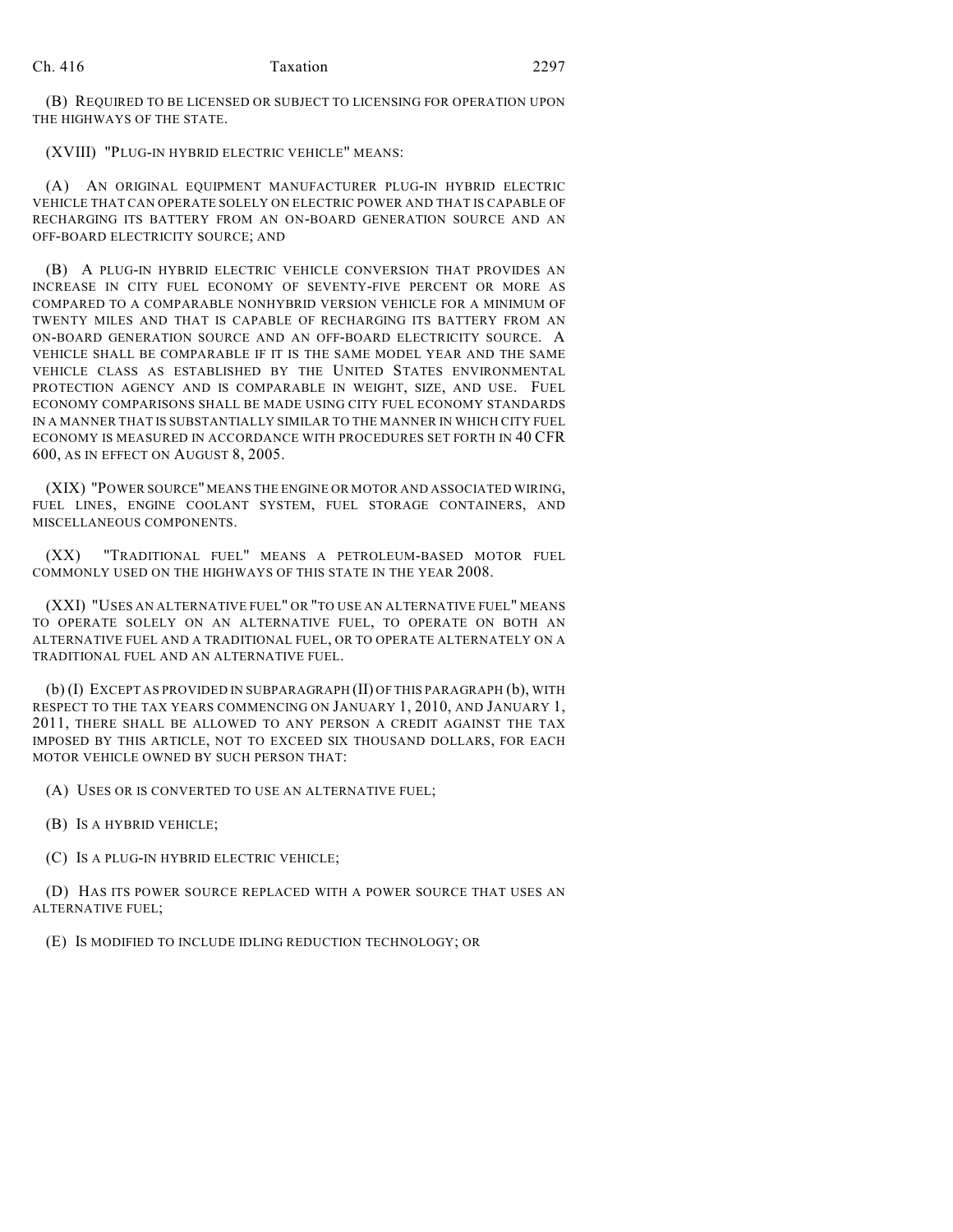(F) IS CONVERTED TO A PLUG-IN HYBRID ELECTRIC VEHICLE.

(II) WITH RESPECT TO THE TAX YEARS COMMENCING ON JANUARY 1, 2010, AND JANUARY 1, 2011, THERE SHALL BE ALLOWED TO ANY PERSON A CREDIT AGAINST THE TAX IMPOSED BY THIS ARTICLE FOR EACH CATEGORY 4 VEHICLE.

(c) THE AMOUNT OF THE CREDIT ALLOWED PURSUANT TO THIS SUBSECTION (2.6) SHALL BE AN AMOUNT EQUAL TO THE PERCENTAGE, AS SET FORTH IN PARAGRAPH (d) OF THIS SUBSECTION (2.6), OF THE FOLLOWING:

(I) THE DIFFERENCE BETWEEN THE ACTUAL COST INCURRED BY SUCH PERSON DURING THE TAX YEAR IN PURCHASING A MOTOR VEHICLE THAT USES AN ALTERNATIVE FUEL AND THE COST OF THE SAME MOTOR VEHICLE THAT USES A TRADITIONAL FUEL OR, IF THE SAME VEHICLE IS NOT AVAILABLE, THEN THE COST OF THE MOST SIMILAR VEHICLE, TAKING INTO ACCOUNT THE MODEL, MAKE, ENGINE SIZE, AND OPTIONS, THAT USES A TRADITIONAL FUEL;

(II) THE DIFFERENCE BETWEEN THE ACTUAL COST INCURRED BY SUCH PERSON DURING THE TAX YEAR IN REPLACING AN EXISTING POWER SOURCE IN A MOTOR VEHICLE THAT USES A TRADITIONAL FUEL WITH A POWER SOURCE THAT USES AN ALTERNATIVE FUEL AND THE COST OF REPLACING THE EXISTING POWER SOURCE IN THE MOTOR VEHICLE WITH THE SAME TYPE OF POWER SOURCE THAT USES A TRADITIONAL FUEL;

(III) THE ACTUAL COST INCURRED BY SUCH PERSON DURING THE TAX YEAR IN CONVERTING THE MOTOR VEHICLE TO A FUEL SYSTEM THAT USES AN ALTERNATIVE FUEL;

(IV) THE ACTUAL COST INCURRED BY SUCH PERSON IN PURCHASING IDLING REDUCTION TECHNOLOGIES; OR

(V) (A) THE ACTUAL COST INCURRED BY SUCH PERSON DURING THE TAX YEAR IN CONVERTING A HYBRID VEHICLE TO A PLUG-IN HYBRID ELECTRIC VEHICLE.

(B) PERSONS WHO CLAIMED A TAX CREDIT IN PREVIOUS YEARS FOR THE PURCHASE OF MODEL YEAR 2004 AND NEWER HYBRID VEHICLES ARE ELIGIBLE TO CLAIM AN ADDITIONAL CREDIT FOR THE CONVERSION OF SUCH A HYBRID VEHICLE TO A PLUG-IN HYBRID ELECTRIC VEHICLE.

(d) (I) EXCEPT AS PROVIDED IN SUBPARAGRAPH (II) OF THIS PARAGRAPH (d), FOR THE PURPOSES OF PARAGRAPH (c) OF THIS SUBSECTION (2.6), THE PERCENTAGE OF THE DIFFERENCE IN ACTUAL COST INCURRED OR THE PERCENTAGE OF THE ACTUAL COST INCURRED THAT MAY BE CLAIMED AS A CREDIT PURSUANT TO PARAGRAPH (b) OF THIS SUBSECTION (2.6) SHALL BE AS FOLLOWS:

| CATEGORY:         | <b>INCOME TAX YEARS COMMENCING ON OR AFTER</b><br>JANUARY 1, 2010, BUT PRIOR TO JANUARY 1, 2012: |  |  |
|-------------------|--------------------------------------------------------------------------------------------------|--|--|
| <b>CATEGORY 1</b> | $85\%$                                                                                           |  |  |

**CATEGORY 2** 65%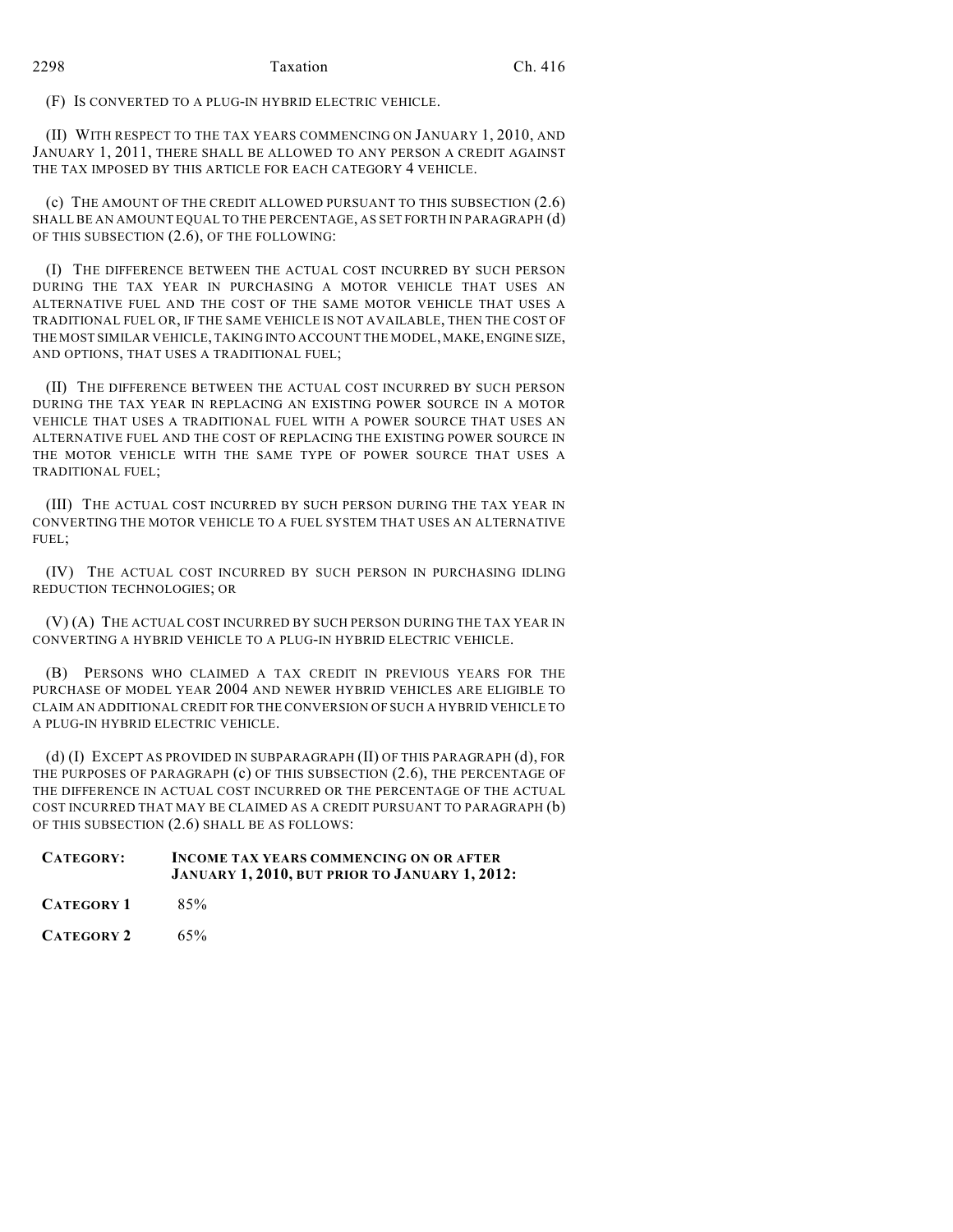| <b>CATEGORY 3</b> | 75%     |
|-------------------|---------|
| <b>CATEGORY 4</b> | 75%     |
| <b>CATEGORY 5</b> | $2.5\%$ |
| <b>CATEGORY 6</b> | 75%     |
| <b>CATEGORY 7</b> | 50%     |

(II) FOR THE PURCHASE OR CONVERSION OF A CATEGORY 3 OR CATEGORY 4 MEDIUM DUTY TRUCK THAT PERMANENTLY DISPLACES A MOTOR VEHICLE OR POWER SOURCE THAT IS TWELVE YEARS OLD OR OLDER, THE PERCENTAGES SPECIFIED FOR CATEGORY 3 AND CATEGORY 4 IN SUBPARAGRAPH (I) OF THIS PARAGRAPH (d) SHALL BE MULTIPLIED BY ONE AND TWENTY-FIVE ONE-HUNDREDTHS, BUT IN NO EVENT SHALL THE PERCENTAGE EXCEED ONE HUNDRED PERCENT. FOR PURPOSES OF THIS SUBPARAGRAPH (II), "PERMANENTLY DISPLACES A MOTOR VEHICLE OR POWER SOURCE" MEANS THE VEHICLE OR POWER SOURCE BEING REPLACED WILL BE RENDERED INOPERABLE AND DONATED TO AN ESTABLISHED AUTO PARTS RECYCLER, AS DEFINED IN SECTION 42-4-2201 (1), C.R.S., OR A SCRAP METAL RECYCLER, THAT OPERATES PURSUANT TO ALL LAWS, RULES, AND REGULATIONS OF THE STATE AND THE UNITED STATES ENVIRONMENTAL PROTECTION AGENCY REGARDING RECYCLING.

(e) EXCEPT AS PROVIDED IN SUB-SUBPARAGRAPH (B) OF SUBPARAGRAPH (V) OF PARAGRAPH (c) OF THIS SUBSECTION (2.6), NO MORE THAN ONE TAX CREDIT SHALL BE GRANTED PURSUANT TO PARAGRAPH (d) OF THIS SUBSECTION (2.6) FOR ANY INDIVIDUAL MOTOR VEHICLE.

(f) IF A CREDIT AUTHORIZED IN THIS SUBSECTION (2.6) EXCEEDS THE INCOME TAX DUE ON THE INCOME OF THE TAXPAYER FOR THE TAXABLE YEAR, THE EXCESS CREDIT MAY NOT BE CARRIED FORWARD AND SHALL BE REFUNDED TO THE TAXPAYER.

(g) THIS SUBSECTION (2.6) IS REPEALED, EFFECTIVE DECEMBER 31, 2016.

**SECTION 4.** Part 5 of article 22 of title 39, Colorado Revised Statutes, is amended BY THE ADDITION OF A NEW SECTION to read:

**39-22-516.5. Tax credit for innovative motor vehicles - repeal.** (1) AS USED IN THIS SECTION, UNLESS THE CONTEXT OTHERWISE REQUIRES:

(a) "ACTUAL COST INCURRED" MEANS THE ACTUAL COST PAID BY THE PURCHASER FOR THE VEHICLE, CONVERSION, OR IDLING REDUCTION TECHNOLOGIES. THE ACTUAL COST PAID SHALL BE CALCULATED AS THE NET OF ANY CREDITS, GRANTS, OR REBATES, INCLUDING FEDERAL CREDITS, GRANTS, OR REBATES FOR WHICH THE PURCHASER IS ELIGIBLE, BUT EXCLUDING THE CREDIT SPECIFIED IN THIS SECTION.

(b) "ALTERNATIVE FUEL" MEANS AN ALTERNATIVE FUEL AS DEFINED IN SECTION 25-7-106.8 (1) (a), C.R.S.

(c) "CATEGORY 1" MEANS A MOTOR VEHICLE THAT COMPLIES WITH BIN 1 OF THE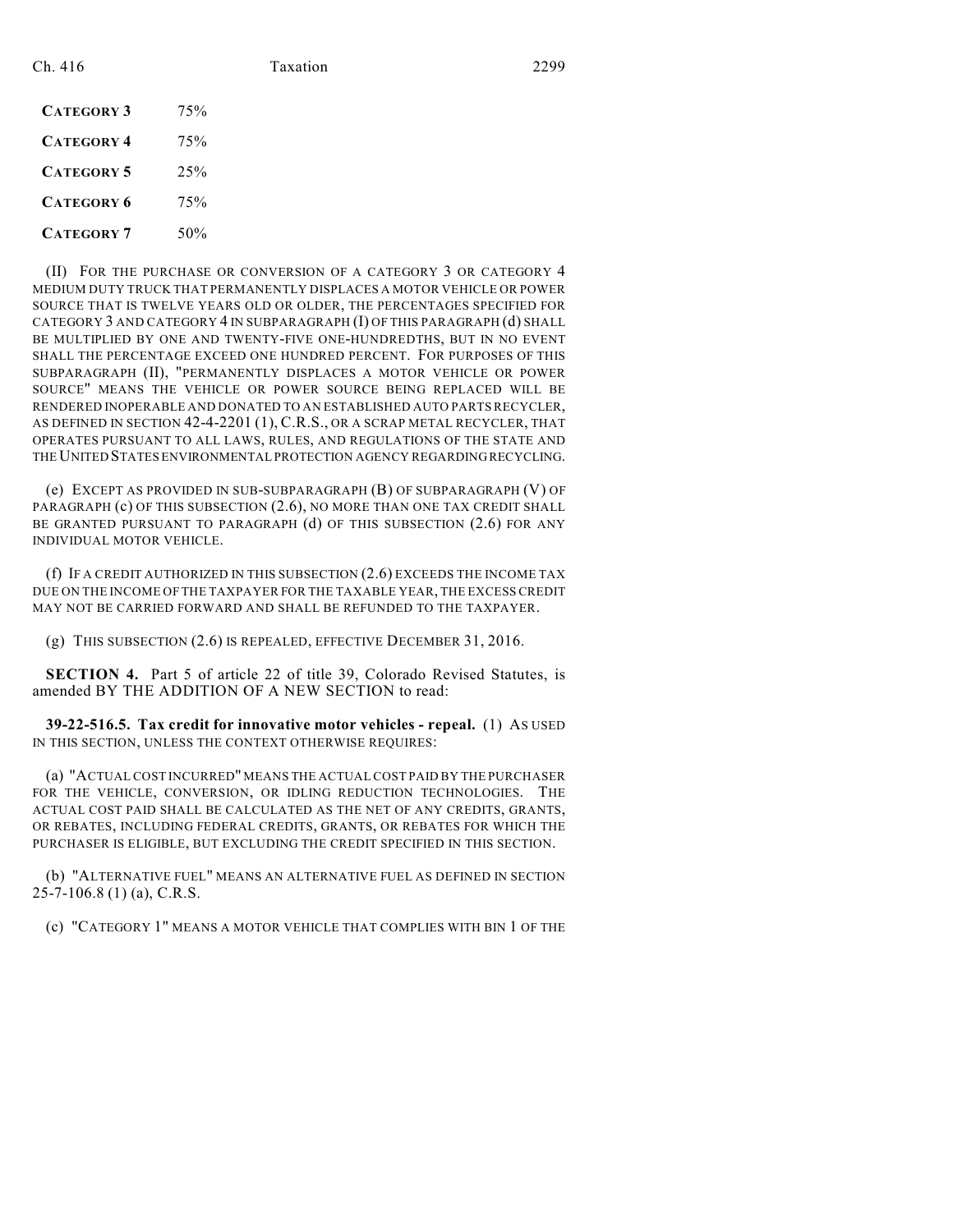FEDERAL TIER 2 EMISSIONS STANDARDS PUBLISHED BY THE FEDERAL ENVIRONMENTAL PROTECTION AGENCY IN THE FEDERAL REGISTER AT 65 FR 6698 (FEBRUARY 10, 2000), AS AMENDED.

(d) "CATEGORY 2" MEANS LIGHT DUTY PASSENGER VEHICLE DIESEL-ELECTRIC HYBRIDS WITH A MINIMUM FUEL ECONOMY OF SEVENTY MILES PER GALLON.

(e) "CATEGORY 3" MEANS LIGHT DUTY PASSENGER VEHICLE, LIGHT DUTY TRUCK, AND MEDIUM DUTY TRUCK DIESEL-ELECTRIC HYBRID CONVERSIONS THAT INCREASE THE FUEL ECONOMY OF THE ORIGINAL MOTOR VEHICLE BY FORTY PERCENT OR MORE.

(f) "CATEGORY 4" MEANS LIGHT DUTY PASSENGER VEHICLE, LIGHT DUTY TRUCK, AND MEDIUM DUTY TRUCK COMPRESSED NATURAL GAS CONVERSIONS CERTIFIED BY THE UNITED STATES ENVIRONMENTAL PROTECTION AGENCY AND ORIGINAL EQUIPMENT MANUFACTURER COMPRESSED NATURAL GAS VEHICLES.

(g) "CATEGORY 5" MEANS ANY IDLING REDUCTION TECHNOLOGIES.

(h) "CATEGORY 6" MEANS A MOTOR VEHICLE THAT COMPLIES WITH BIN 2 OR BIN 3 OF THE FEDERAL TIER 2 EMISSIONS STANDARDS PUBLISHED BY THE FEDERAL ENVIRONMENTAL PROTECTION AGENCY IN THE FEDERAL REGISTER AT 65 FR 6698 (FEBRUARY 10, 2000), AS AMENDED, WITH A MINIMUM FUEL ECONOMY OF FORTY MILES PER GALLON OR MILES PER GALLON GASOLINE EQUIVALENT OR GREATER.

(i) "GROSS VEHICLE WEIGHT RATING" OR "GVWR" SHALL HAVE THE SAME MEANING AS SET FORTH IN SECTION 42-2-402 (6), C.R.S.

(j) "HYBRID VEHICLE" MEANS A MOTOR VEHICLE WITH A HYBRID PROPULSION SYSTEM THAT OPERATES ON BOTH ELECTRICITY AND AN ALTERNATIVE FUEL OR TRADITIONAL FUEL.

(k) "IDLING REDUCTION TECHNOLOGIES" MEANS IDLING REDUCTION DEVICES OR ADVANCED INSULATION, AS THOSE TERMS ARE DEFINED IN SECTION 4053 OF THE INTERNAL REVENUE CODE, AS AMENDED, EXEMPT FROM FEDERAL EXCISE TAX PURSUANT TO SAID SECTION 4053.

(l) "LIGHT DUTY PASSENGER VEHICLE" MEANS A PRIVATE PASSENGER VEHICLE, INCLUDING VANS, CAPABLE OF SEATING TWELVE PASSENGERS OR LESS; EXCEPT THAT THE TERM DOES NOT INCLUDE MOTOR HOMES AS DEFINED IN SECTION 42-1-102 (57), C.R.S., OR VEHICLES DESIGNED TO TRAVEL ON THREE OR FEWER WHEELS IN CONTACT WITH THE GROUND.

(m) "LIGHT DUTY TRUCK" MEANS A TRUCK BETWEEN ZERO AND FOURTEEN THOUSAND POUNDS GVWR.

(n) "MEDIUM DUTY TRUCK" MEANS A TRUCK WITH A GROSS VEHICLE WEIGHT RATING GREATER THAN FOURTEEN THOUSAND POUNDS UP TO TWENTY-SIX THOUSAND POUNDS.

(o) "MILES PER GALLON GASOLINE EQUIVALENT" MEANS THE STANDARD UNIT OF MEASURE THAT MEASURES HOW MANY MILES AN ALTERNATIVE VEHICLE CAN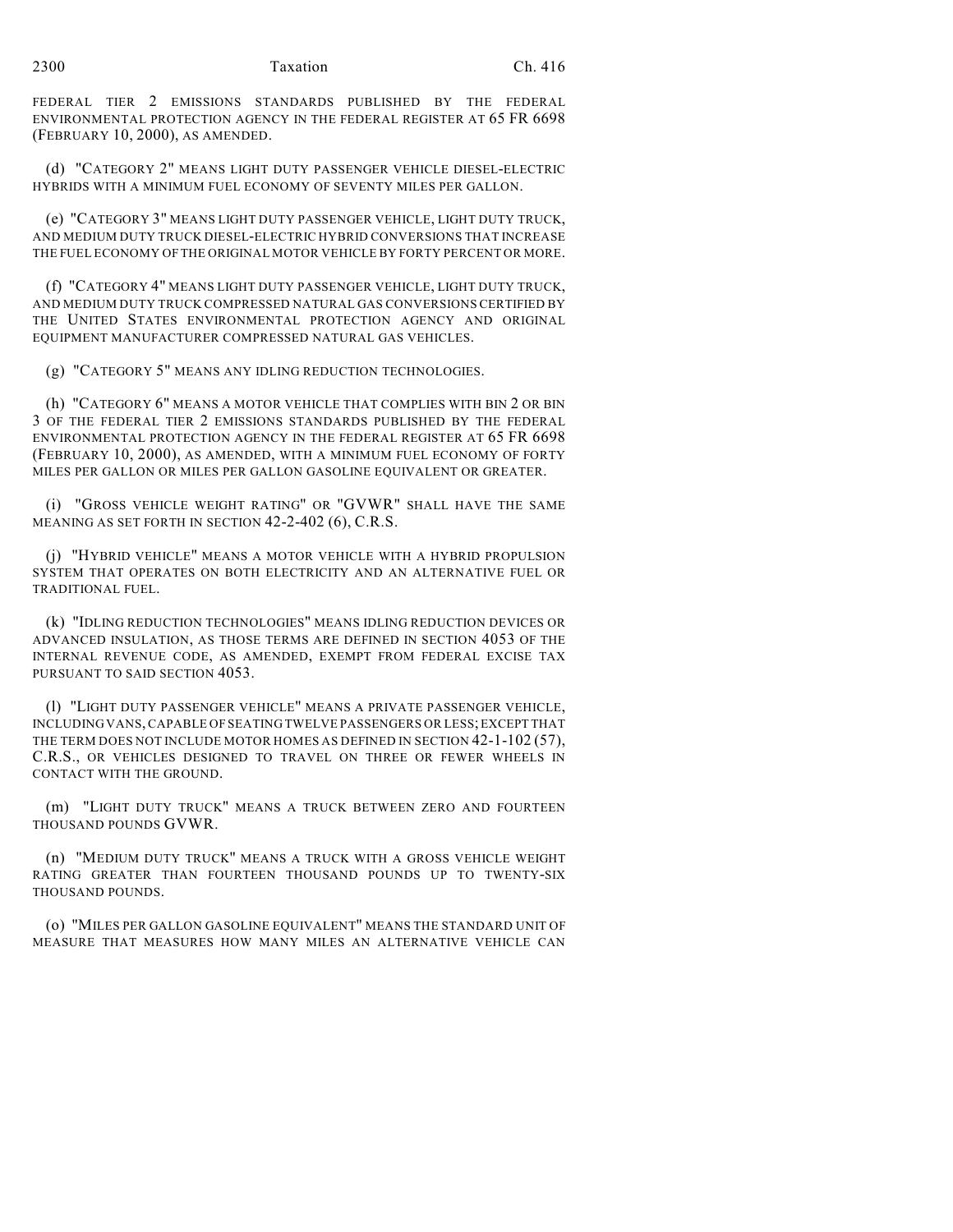TRAVEL ON THE EQUIVALENT ENERGY OF ONE UNITED STATES GALLON OF TRADITIONAL FUEL.

(p) "MOTOR VEHICLE" MEANS ANY SELF-PROPELLED VEHICLE, INCLUDING A VEHICLE THAT USES A HYBRID PROPULSION SYSTEM, THAT IS:

(I) TITLED AND REGISTERED IN THE STATE; AND

(II) REQUIRED TO BE LICENSED OR SUBJECT TO LICENSING FOR OPERATION UPON THE HIGHWAYS OF THE STATE.

(q) "PLUG-IN HYBRID ELECTRIC VEHICLE" MEANS:

(I) AN ORIGINAL EQUIPMENT MANUFACTURER PLUG-IN HYBRID ELECTRIC VEHICLE THAT CAN OPERATE SOLELY ON ELECTRIC POWER AND THAT IS CAPABLE OF RECHARGING ITS BATTERY FROM AN ON-BOARD GENERATION SOURCE AND AN OFF-BOARD ELECTRICITY SOURCE; AND

(II) A PLUG-IN HYBRID ELECTRIC VEHICLE CONVERSION THAT PROVIDES AN INCREASE IN CITY FUEL ECONOMY OF SEVENTY-FIVE PERCENT OR MORE AS COMPARED TO A COMPARABLE NONHYBRID VERSION VEHICLE FOR A MINIMUM OF TWENTY MILES AND THAT IS CAPABLE OF RECHARGING ITS BATTERY FROM AN ON-BOARD GENERATION SOURCE AND AN OFF-BOARD ELECTRICITY SOURCE. A VEHICLE SHALL BE COMPARABLE IF IT IS THE SAME MODEL YEAR AND THE SAME VEHICLE CLASS AS ESTABLISHED BY THE UNITED STATES ENVIRONMENTAL PROTECTION AGENCY AND IS COMPARABLE IN WEIGHT, SIZE, AND USE. FUEL ECONOMY COMPARISONS SHALL BE MADE USING CITY FUEL ECONOMY STANDARDS IN A MANNER THAT IS SUBSTANTIALLY SIMILAR TO THE MANNER IN WHICH CITY FUEL ECONOMY IS MEASURED IN ACCORDANCE WITH PROCEDURES SET FORTH IN 40 CFR 600, AS IN EFFECT ON AUGUST 8, 2005.

(r) "POWER SOURCE" MEANS THE ENGINE OR MOTOR AND ASSOCIATED WIRING, FUEL LINES, ENGINE COOLANT SYSTEM, FUEL STORAGE CONTAINERS, AND MISCELLANEOUS COMPONENTS.

(s) "TRADITIONAL FUEL" MEANS A PETROLEUM-BASED MOTOR FUEL COMMONLY USED ON THE HIGHWAYS OF THE STATE IN THE YEAR 2008.

(t) "USES AN ALTERNATIVE FUEL" OR "TO USE AN ALTERNATIVE FUEL" MEANS TO OPERATE SOLELY ON AN ALTERNATIVE FUEL, TO OPERATE ON BOTH AN ALTERNATIVE FUEL AND A TRADITIONAL FUEL, OR TO OPERATE ALTERNATELY ON A TRADITIONAL FUEL AND AN ALTERNATIVE FUEL.

(2) (a) WITH RESPECT TO THE TAX YEARS COMMENCING ON JANUARY 1, 2012, BUT PRIOR TO JANUARY 1, 2016, THERE SHALL BE ALLOWED TO ANY PERSON A CREDIT AGAINST THE TAX IMPOSED BY THIS ARTICLE, NOT TO EXCEED SIX THOUSAND DOLLARS, FOR EACH MOTOR VEHICLE OWNED BY SUCH PERSON THAT:

(I) USES OR IS CONVERTED TO USE AN ALTERNATIVE FUEL;

(II) IS A HYBRID VEHICLE;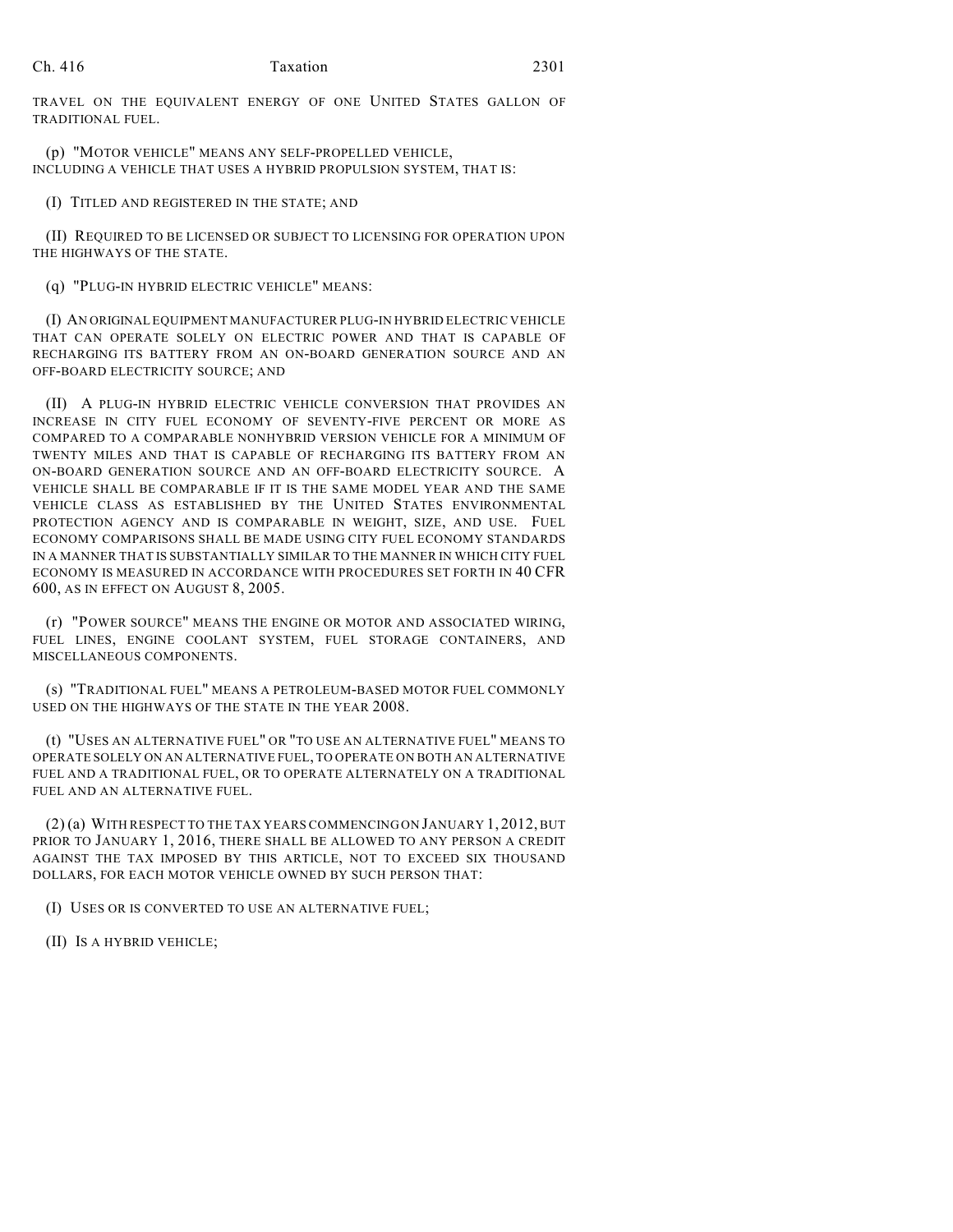(III) IS A PLUG-IN HYBRID ELECTRIC VEHICLE;

(IV) HAS ITS POWER SOURCE REPLACED WITH A POWER SOURCE THAT USES AN ALTERNATIVE FUEL; OR

(V) IS MODIFIED TO INCLUDE IDLING REDUCTION TECHNOLOGY.

(b) WITH RESPECT TO THE TAX YEARS COMMENCING ON JANUARY 1, 2012, BUT PRIOR TO JANUARY 1, 2016, THERE SHALL BE ALLOWED TO ANY PERSON A CREDIT AGAINST THE TAX IMPOSED BY THIS ARTICLE, NOT TO EXCEED SEVEN THOUSAND FIVE HUNDRED DOLLARS, FOR EACH MOTOR VEHICLE OWNED BY SUCH PERSON THAT IS CONVERTED TO A PLUG-IN HYBRID ELECTRIC VEHICLE.

(3) THE AMOUNT OF THE CREDIT ALLOWED PURSUANT TO THIS SECTION SHALL BE AN AMOUNT EQUAL TO THE PERCENTAGE, AS SET FORTH IN SUBSECTION (4) OF THIS SECTION, OF THE FOLLOWING:

(a) THE DIFFERENCE BETWEEN THE ACTUAL COST INCURRED BY SUCH PERSON DURING THE TAX YEAR IN PURCHASING A MOTOR VEHICLE THAT USES AN ALTERNATIVE FUEL AND THE COST OF THE SAME MOTOR VEHICLE THAT USES A TRADITIONAL FUEL OR, IF THE SAME VEHICLE IS NOT AVAILABLE, THEN THE COST OF THE MOST SIMILAR VEHICLE, TAKING INTO ACCOUNT THE MODEL, MAKE, ENGINE SIZE, AND OPTIONS, THAT USES A TRADITIONAL FUEL;

(b) THE DIFFERENCE BETWEEN THE ACTUAL COST INCURRED BY SUCH PERSON DURING THE TAX YEAR IN REPLACING AN EXISTING POWER SOURCE IN A MOTOR VEHICLE THAT USES A TRADITIONAL FUEL WITH A POWER SOURCE THAT USES AN ALTERNATIVE FUEL AND THE COST OF REPLACING THE EXISTING POWER SOURCE IN THE MOTOR VEHICLE WITH THE SAME TYPE OF POWER SOURCE THAT USES A TRADITIONAL FUEL;

(c) THE ACTUAL COST INCURRED BY SUCH PERSON DURING THE TAX YEAR IN CONVERTING THE MOTOR VEHICLE TO A FUEL SYSTEM THAT USES AN ALTERNATIVE FUEL;

(d) THE ACTUAL COST INCURRED BY SUCH PERSON IN PURCHASING IDLING REDUCTION TECHNOLOGIES; OR

(e) (I) THE ACTUAL COST INCURRED BY SUCH PERSON DURING THE TAX YEAR IN CONVERTING A HYBRID VEHICLE TO A PLUG-IN HYBRID ELECTRIC VEHICLE.

(II) PERSONS WHO CLAIMED A TAX CREDIT IN PREVIOUS YEARS FOR THE PURCHASE OF MODEL YEAR 2004 AND NEWER HYBRID VEHICLES ARE ELIGIBLE TO CLAIM AN ADDITIONAL CREDIT FOR THE CONVERSION OF SUCH A HYBRID VEHICLE TO A PLUG-IN HYBRID ELECTRIC VEHICLE.

(4) FOR THE PURPOSES OF SUBSECTION (3) OF THIS SECTION, THE PERCENTAGE OF THE DIFFERENCE IN ACTUAL COST INCURRED OR THE PERCENTAGE OF THE ACTUAL COST INCURRED THAT MAY BE CLAIMED AS A CREDIT PURSUANT TO SUBSECTION (2) OF THIS SECTION SHALL BE AS FOLLOWS: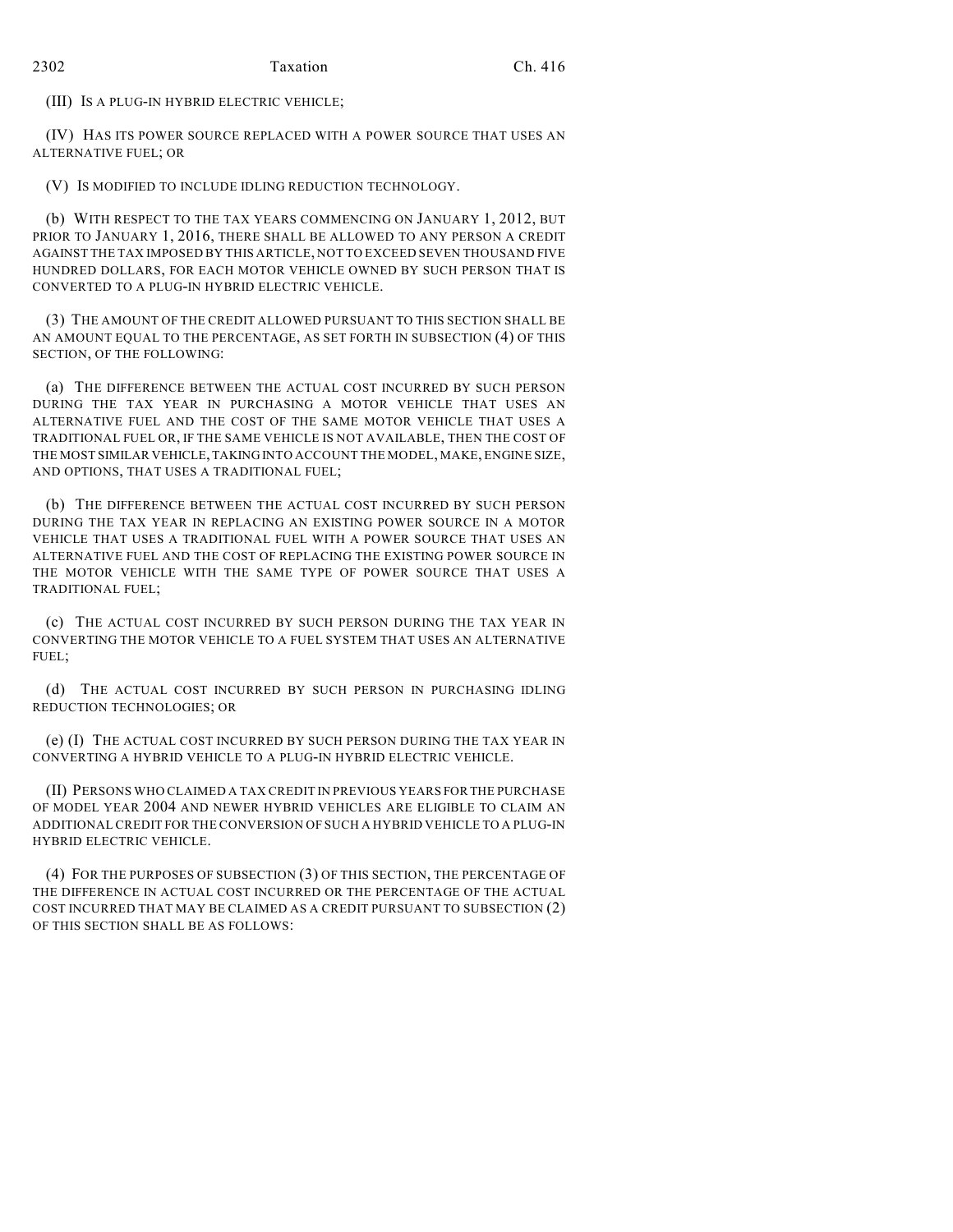| Ch. 416           | Taxation                                                                                                                                                                    |                                                                                                                                                                             |                                                                                                                                                                      | 2303                                                                                                                                                                 |  |
|-------------------|-----------------------------------------------------------------------------------------------------------------------------------------------------------------------------|-----------------------------------------------------------------------------------------------------------------------------------------------------------------------------|----------------------------------------------------------------------------------------------------------------------------------------------------------------------|----------------------------------------------------------------------------------------------------------------------------------------------------------------------|--|
| CATEGORY:         | <b>INCOME TAX</b><br><b>YEARS</b><br><b>COMMENC-</b><br><b>ING ON OR</b><br><b>AFTER</b><br><b>JANUARY 1,</b><br>2012, BUT<br><b>PRIOR TO</b><br><b>JANUARY 1,</b><br>2013: | <b>INCOME TAX</b><br><b>YEARS</b><br><b>COMMENC-</b><br><b>ING ON OR</b><br><b>AFTER</b><br><b>JANUARY 1,</b><br>2013, BUT<br><b>PRIOR TO</b><br><b>JANUARY 1,</b><br>2014: | <b>INCOME TAX</b><br><b>YEARS</b><br>COMMENC-<br><b>ING ON OR</b><br><b>AFTER</b><br><b>JANUARY 1,</b><br>2014, BUT<br><b>PRIOR TO</b><br><b>JANUARY 1,</b><br>2015: | <b>INCOME TAX</b><br><b>YEARS</b><br>COMMENC-<br><b>ING ON OR</b><br><b>AFTER</b><br><b>JANUARY 1,</b><br>2015, BUT<br><b>PRIOR TO</b><br><b>JANUARY 1,</b><br>2016: |  |
| <b>CATEGORY 1</b> | 75%                                                                                                                                                                         | 75%                                                                                                                                                                         | 75%                                                                                                                                                                  | 75%                                                                                                                                                                  |  |
| <b>CATEGORY 2</b> | 45%                                                                                                                                                                         | 25%                                                                                                                                                                         | 15%                                                                                                                                                                  | 15%                                                                                                                                                                  |  |
| <b>CATEGORY 3</b> | 55%                                                                                                                                                                         | 35%                                                                                                                                                                         | 25%                                                                                                                                                                  | 25%                                                                                                                                                                  |  |
| <b>CATEGORY 4</b> | 55%                                                                                                                                                                         | 35%                                                                                                                                                                         | 25%                                                                                                                                                                  | 25%                                                                                                                                                                  |  |
| <b>CATEGORY 5</b> | 25%                                                                                                                                                                         | 25%                                                                                                                                                                         | 25%                                                                                                                                                                  | 25%                                                                                                                                                                  |  |
| <b>CATEGORY 6</b> | 10%                                                                                                                                                                         | 10%                                                                                                                                                                         | $0\%$                                                                                                                                                                | $0\%$                                                                                                                                                                |  |

(5) EXCEPT AS PROVIDED IN SUBPARAGRAPH (II) OF PARAGRAPH (E) OF SUBSECTION (3) OF THIS SECTION, NO MORE THAN ONE TAX CREDIT SHALL BE GRANTED PURSUANT TO THIS SECTION FOR ANY INDIVIDUAL MOTOR VEHICLE.

(6) IF A CREDIT AUTHORIZED IN THIS SECTION EXCEEDS THE INCOME TAX DUE ON THE INCOME OF THE TAXPAYER FOR THE TAXABLE YEAR, THE EXCESS CREDIT MAY NOT BE CARRIED FORWARD AND SHALL BE REFUNDED TO THE TAXPAYER.

(7) THIS SECTION IS REPEALED, EFFECTIVE DECEMBER 31, 2020.

**SECTION 5.** 39-33-101, Colorado Revised Statutes, is amended to read:

**39-33-101. Definitions - repeal.** As used in this article, unless the context otherwise requires:

(1) "ACTUAL COST INCURRED" MEANS THE ACTUAL COST PAID BY THE PURCHASER FOR THE VEHICLE, CONVERSION, OR IDLING REDUCTION TECHNOLOGIES. THE ACTUAL COST PAID SHALL BE CALCULATED AS THE NET OF ANY CREDITS, GRANTS, OR REBATES, INCLUDING FEDERAL CREDITS, GRANTS, OR REBATES FOR WHICH THE PURCHASER IS ELIGIBLE, BUT EXCLUDING THE REBATE SPECIFIED IN THIS ARTICLE.

 $(1)$  (2) "Alternative fuel" means an alternative fuel as defined in section 25-7-106.8 (1) (a), C.R.S.

(3) Repealed "CATEGORY 1" MEANS A MOTOR VEHICLE THAT COMPLIES WITH BIN 1 OF THE FEDERAL TIER 2 EMISSIONS STANDARDS PUBLISHED BY THE FEDERAL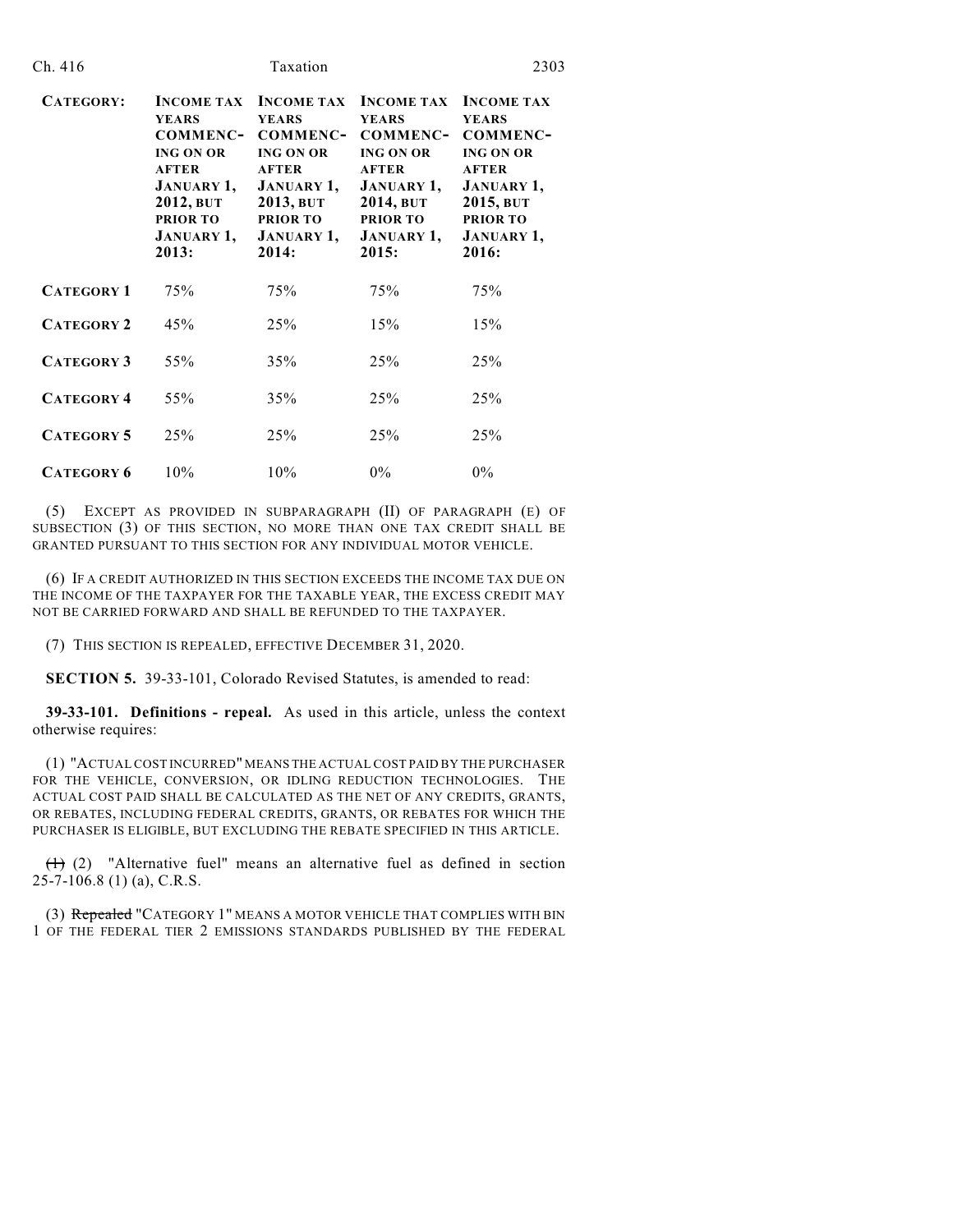ENVIRONMENTAL PROTECTION AGENCY IN THE FEDERAL REGISTER AT 65 FR 6698 (FEBRUARY 10, 2000), AS AMENDED.

(4) "CATEGORY 2" MEANS LIGHT DUTY PASSENGER VEHICLE DIESEL-ELECTRIC HYBRIDS WITH A MINIMUM FUEL ECONOMY OF SEVENTY MILES PER GALLON.

(5) "CATEGORY 3" MEANS LIGHT DUTY PASSENGER VEHICLE, LIGHT DUTY TRUCK, AND MEDIUM DUTY TRUCK DIESEL-ELECTRIC HYBRID CONVERSIONS THAT INCREASE THE FUEL ECONOMY OF THE ORIGINAL MOTOR VEHICLE BY FORTY PERCENT OR MORE.

(6) "CATEGORY 4" MEANS LIGHT DUTY PASSENGER VEHICLE, LIGHT DUTY TRUCK, AND MEDIUM DUTY TRUCK COMPRESSED NATURAL GAS CONVERSIONS CERTIFIED BY THE UNITED STATES ENVIRONMENTAL PROTECTION AGENCY AND ORIGINAL EQUIPMENT MANUFACTURER COMPRESSED NATURAL GAS VEHICLES.

(7) "CATEGORY 5" MEANS ANY IDLING REDUCTION TECHNOLOGIES.

(8) "CATEGORY 6" MEANS A MOTOR VEHICLE THAT COMPLIES WITH BIN 2 OR BIN 3 OF THE FEDERAL TIER 2 EMISSIONS STANDARDS PUBLISHED BY THE FEDERAL ENVIRONMENTAL PROTECTION AGENCY IN THE FEDERAL REGISTER AT 65 FR 6698 (FEBRUARY 10, 2000), AS AMENDED, WITH A MINIMUM FUEL ECONOMY OF FORTY MILES PER GALLON OR MILES PER GALLON GASOLINE EQUIVALENT OR GREATER.

 $(3)$  (9) "Executive director" means the executive director of the department of revenue.

(10) "GROSS VEHICLE WEIGHT RATING" OR "GVWR" SHALL HAVE THE SAME MEANING AS SET FORTH IN SECTION 42-2-402 (6), C.R.S.

(11) "HYBRID VEHICLE" MEANS A MOTOR VEHICLE WITH A HYBRID PROPULSION SYSTEM THAT OPERATES ON BOTH ELECTRICITY AND AN ALTERNATIVE FUEL OR TRADITIONAL FUEL.

(12) "IDLING REDUCTION TECHNOLOGIES" MEANS IDLING REDUCTION DEVICES OR ADVANCED INSULATION, AS THOSE TERMS ARE DEFINED IN SECTION 4053 OF THE FEDERAL "INTERNAL REVENUE CODE OF 1986", AS AMENDED, EXEMPT FROM FEDERAL EXCISE TAX PURSUANT TO SAID SECTION 4053.

(13) "LIGHT DUTY PASSENGER VEHICLE" MEANS A PRIVATE PASSENGER VEHICLE, INCLUDING VANS, CAPABLE OF SEATING TWELVE PASSENGERS OR LESS; EXCEPT THAT THE TERM DOES NOT INCLUDE MOTOR HOMES AS DEFINED IN SECTION 42-1-102 (57), C.R.S., OR VEHICLES DESIGNED TO TRAVEL ON THREE OR FEWER WHEELS IN CONTACT WITH THE GROUND.

(14) "LIGHT DUTY TRUCK" MEANS A TRUCK BETWEEN ZERO AND FOURTEEN THOUSAND POUNDS GVWR.

(15) "MEDIUM DUTY TRUCK" MEANS A TRUCK WITH A GROSS VEHICLE WEIGHT RATING GREATER THAN FOURTEEN THOUSAND POUNDS UP TO TWENTY-SIX THOUSAND POUNDS.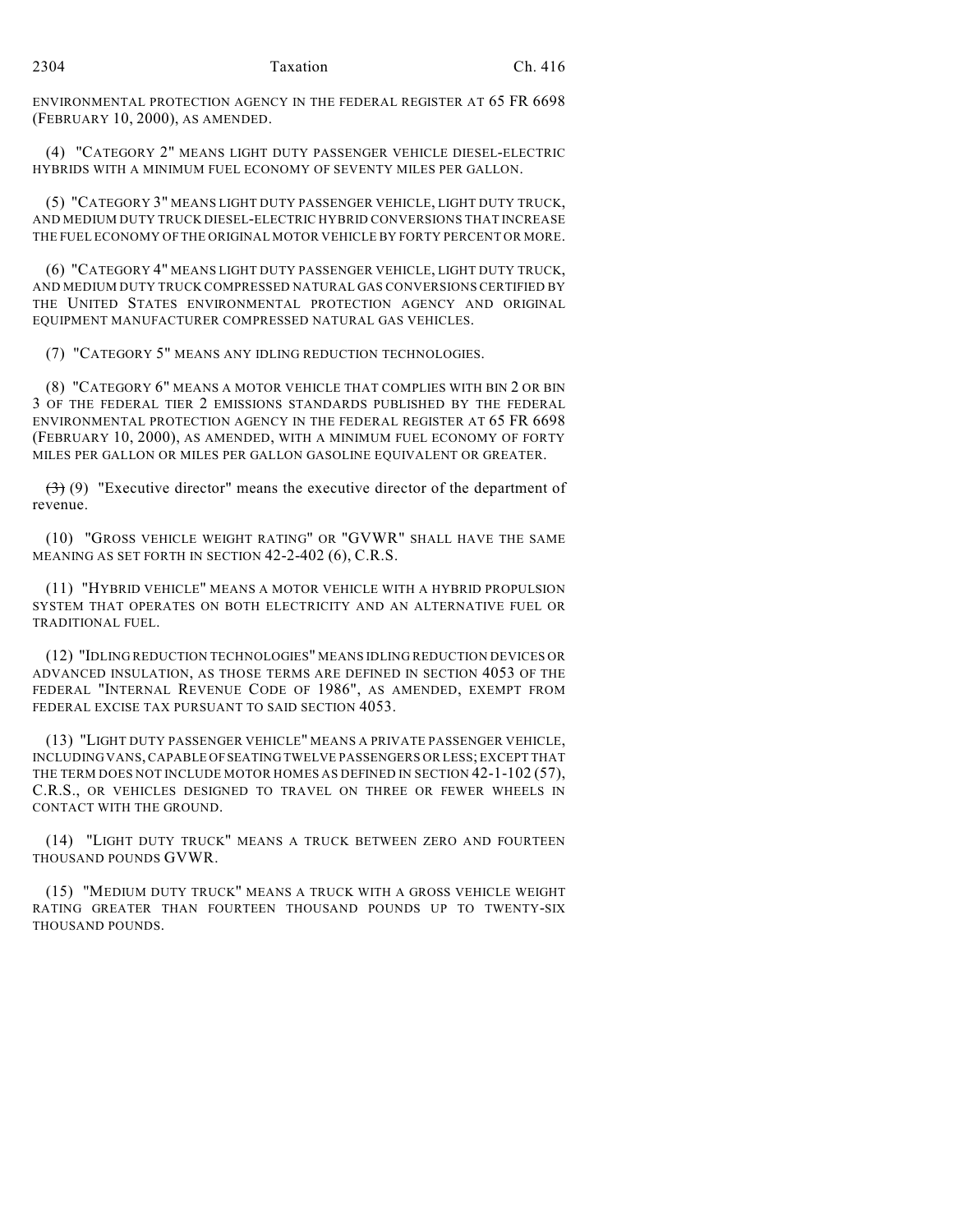## Ch. 416 Taxation 2305

(16) "MILES PER GALLON GASOLINE EQUIVALENT" MEANS THE STANDARD UNIT OF MEASURE THAT MEASURES HOW MANY MILES AN ALTERNATIVE VEHICLE CAN TRAVEL ON THE EQUIVALENT ENERGY OF ONE UNITED STATES GALLON OF TRADITIONAL FUEL.

 $(4)(17)$  "Motor vehicle" means any self-propelled vehicle required to be licensed or subject to licensing for operation upon the highways of this state, including a vehicle that uses a hybrid propulsion system.

 $(5)$  (18) (a) "Near zero-emitting vehicle" means a motor vehicle exhibiting emissions characteristics that are near those of a zero-emitting vehicle. To qualify as a near zero-emitting vehicle, a motor vehicle must meet at least one of the following minimum requirements:

 $(a)$  (I) The vehicle must be certified by the federal environmental protection agency as meeting an emission standard between the ultra-low-emitting vehicle emission standard and the zero-emitting vehicle emission standard; or

 $(b)$  (II) The vehicle must be certified by the federal environmental protection agency as meeting the federal ultra-low-emitting vehicle emission standard and must be certified by any state as provided in the "Federal Clean Air Act" to an emission standard between the ultra-low-emitting vehicle emission standard and the zero-emitting vehicle emission standard.

(b) THIS SUBSECTION (18) IS REPEALED, EFFECTIVE JULY 1, 2010.

(19) "PLUG-IN HYBRID ELECTRIC VEHICLE" MEANS:

(a) AN ORIGINAL EQUIPMENT MANUFACTURER PLUG-IN HYBRID ELECTRIC VEHICLE THAT CAN OPERATE SOLELY ON ELECTRIC POWER AND THAT IS CAPABLE OF RECHARGING ITS BATTERY FROM AN ON-BOARD GENERATION SOURCE AND AN OFF-BOARD ELECTRICITY SOURCE; AND

(b) A PLUG-IN HYBRID ELECTRIC VEHICLE CONVERSION THAT PROVIDES AN INCREASE IN CITY FUEL ECONOMY OF SEVENTY-FIVE PERCENT OR MORE AS COMPARED TO A COMPARABLE NONHYBRID VERSION VEHICLE FOR A MINIMUM OF TWENTY MILES AND THAT IS CAPABLE OF RECHARGING ITS BATTERY FROM AN ON-BOARD GENERATION SOURCE AND AN OFF-BOARD ELECTRICITY SOURCE. A VEHICLE SHALL BE COMPARABLE IF IT IS THE SAME MODEL YEAR AND THE SAME VEHICLE CLASS AS ESTABLISHED BY THE UNITED STATES ENVIRONMENTAL PROTECTION AGENCY AND IS COMPARABLE IN WEIGHT, SIZE, AND USE. FUEL ECONOMY COMPARISONS SHALL BE MADE USING CITY FUEL ECONOMY STANDARDS IN A MANNER THAT IS SUBSTANTIALLY SIMILAR TO THE MANNER IN WHICH CITY FUEL ECONOMY IS MEASURED IN ACCORDANCE WITH PROCEDURES SET FORTH IN 40 CFR 600, AS IN EFFECT ON AUGUST 8, 2005.

 $(6)$  (20) "Power source" means the engine or motor and associated wiring, fuel lines, engine coolant system, fuel storage containers, and miscellaneous components.

 $(7)$  (21) "Qualified entity" means: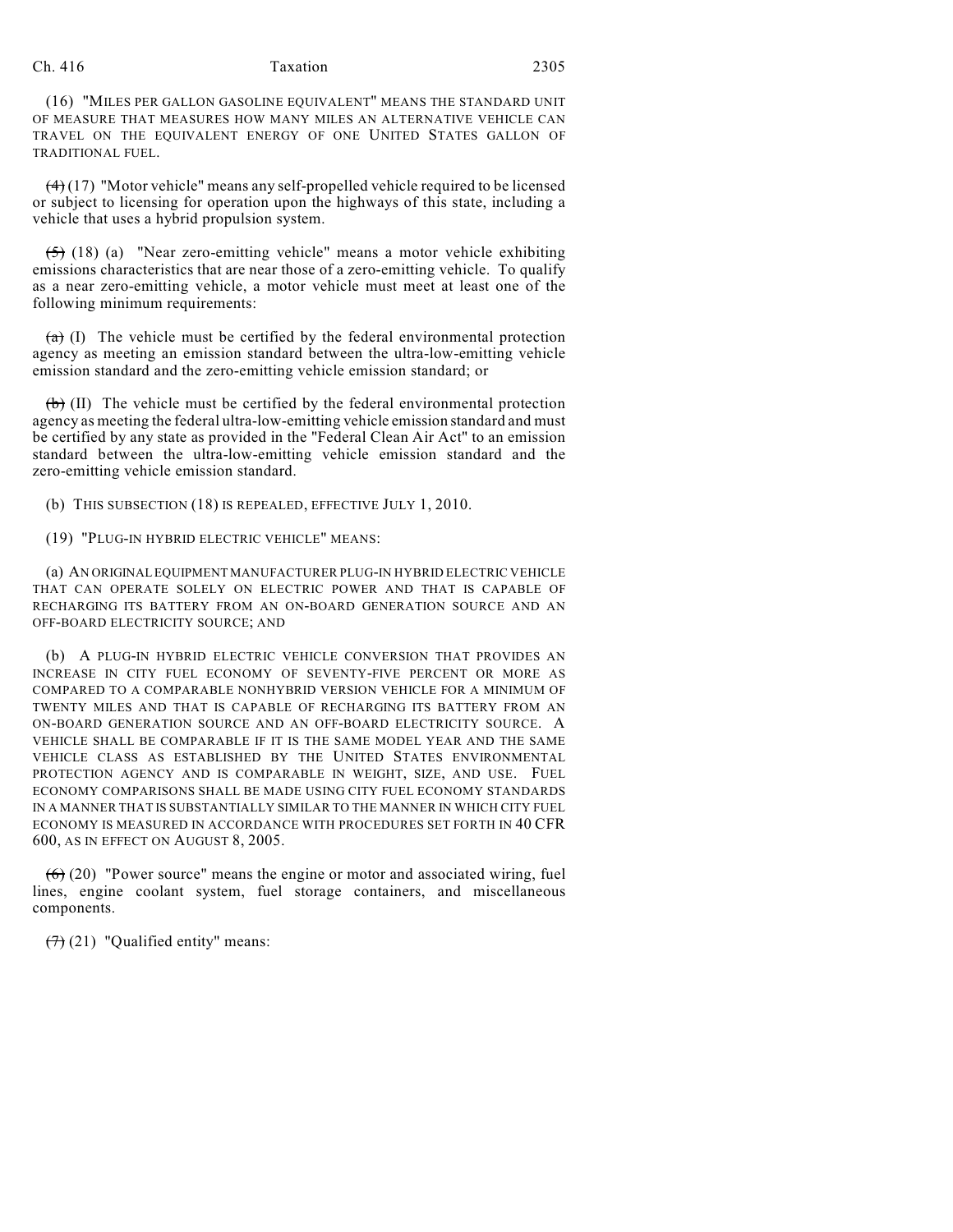#### 2306 Taxation Ch. 416

(a) The state, any county, municipality, city and county, district, or other political subdivision of the state of Colorado, and any institution, department, agency, or authority thereof;

(b) A person, organization, or other nongovernmental entity that is exempt from federal income taxation under the provisions of the federal "Internal Revenue Code of 1986", as amended.

 $(8)(22)$  "Traditional fuel" means a petroleum-based motor fuel commonly used on the highways of this state in the year 1994 YEAR 2008.

 $(9)$  (23) "Uses an alternative fuel" or "to use an alternative fuel" means to operate solely on an alternative fuel, to operate on both an alternative fuel and a traditional fuel, or to operate alternately on a traditional fuel and an alternative fuel.

**SECTION 6.** The introductory portion to 39-33-102 (1), Colorado Revised Statutes, is amended, and the said 39-33-102 is further amended BY THE ADDITION OF A NEW SUBSECTION, to read:

**39-33-102. Rebate for motor vehicles using alternative fuels.** (1) On and after July 1, 1998, but prior to  $\frac{\text{Juty 1, 2012}}{\text{JULY 1, 2009}}$ , the executive director shall be authorized to grant a rebate to a qualified entity for each motor vehicle owned by such entity that:

(2) ON AND AFTER JULY 1, 2009, BUT PRIOR TO JULY 1, 2015, THE EXECUTIVE DIRECTOR SHALL BE AUTHORIZED TO GRANT A REBATE TO A QUALIFIED ENTITY FOR EACH MOTOR VEHICLE OWNED BY SUCH ENTITY THAT IS TITLED AND REGISTERED IN THE STATE OF COLORADO, IS USED IN CONNECTION WITH THE BUSINESS OR OFFICIAL ACTIVITIES OF THE ENTITY, AND:

(a) USES OR IS CONVERTED TO USE AN ALTERNATIVE FUEL;

(b) HAS ITS POWER SOURCE REPLACED WITH A POWER SOURCE THAT USES AN ALTERNATIVE FUEL;

(c) USES OR IS CONVERTED TO USE AN ALTERNATIVE FUEL;

(d) IS A HYBRID VEHICLE;

(e) IS OR IS CONVERTED TO A PLUG-IN HYBRID ELECTRIC VEHICLE; OR

(f) IS MODIFIED TO INCLUDE IDLING REDUCTION TECHNOLOGY.

**SECTION 7.** The introductory portion to 39-33-103 (1) and 39-33-103 (2) (a) (I) and (3), Colorado Revised Statutes, are amended, and the said 39-33-103 is further amended BY THE ADDITION OF A NEW SUBSECTION, to read:

**39-33-103. Amount of rebate for costs incurred prior to July 1, 2009 - repeal.** (1) The aggregate of all rebates granted to a qualified entity shall not exceed three hundred fifty thousand dollars in any state fiscal year. The rebate granted to a qualified entity for each motor vehicle pursuant to this article SECTION shall not be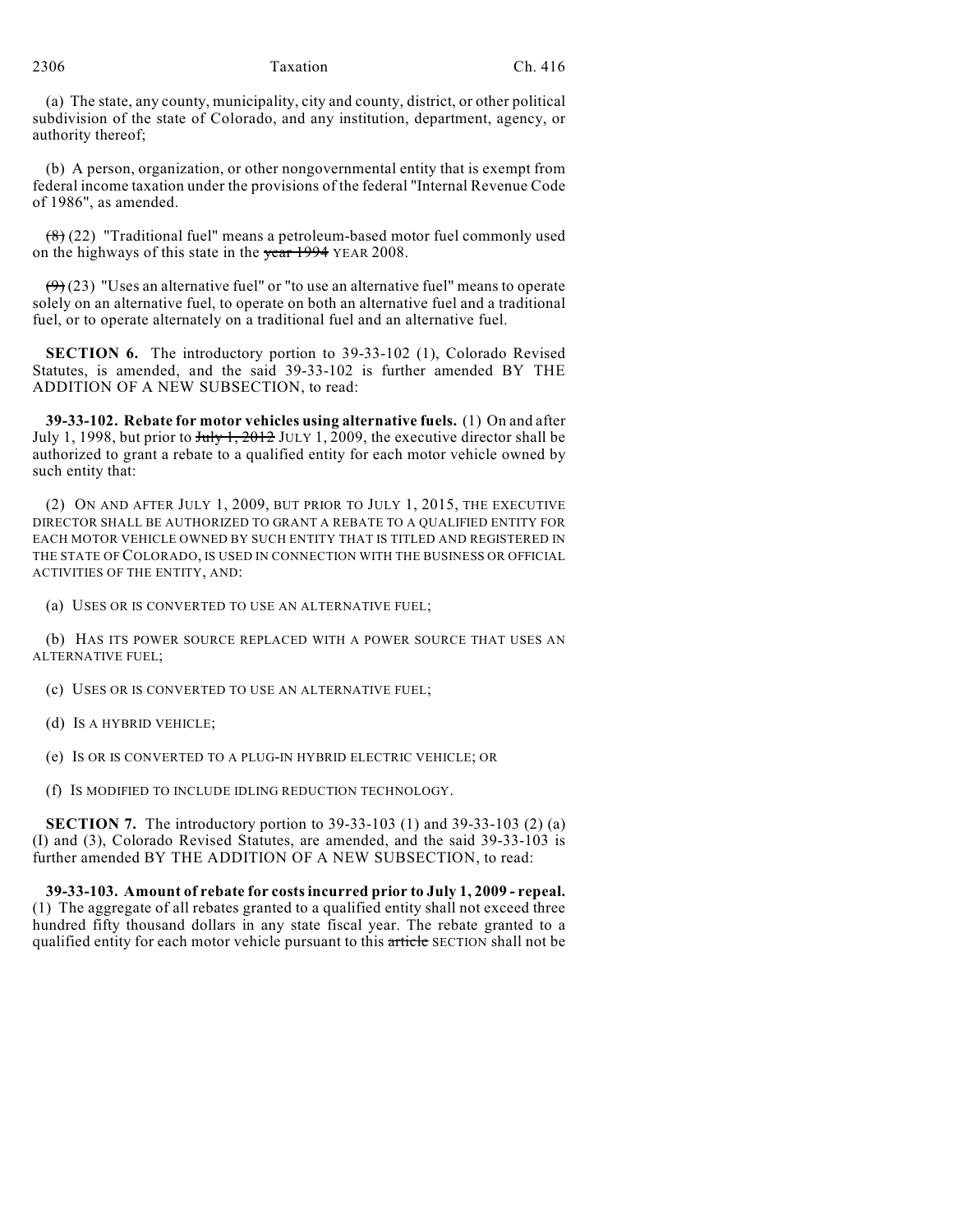an amount that exceeds the percentage, as set forth in paragraph (a) of subsection (2) of this section, of the following:

(2) (a) (I) For the purposes of subsection (1) of this section, except as otherwise provided in subparagraph (II) of this paragraph (a), the percentage of the difference in actual cost incurred or the percentage of the actual cost incurred by a qualified entity for which a rebate may be granted pursuant to this article SECTION shall be as follows:

| <b>Certification level:</b> | For costs | For costs | For costs      |
|-----------------------------|-----------|-----------|----------------|
| Low-emitting vehicle        | 50%       | $2.5\%$   | $0\%$          |
| Ultra-low-emitting          | 75%       | 50%       | 25%            |
| Zero-emitting vehicle       | 85%       | 75%       | <del>50%</del> |

(3) Any application for a rebate shall be filed within twelve months after the end of the month in which the cost is incurred by the qualified entity. The executive director shall grant rebates in the order in which applications are received as moneys are made available. The executive director shall grant rebates to qualified entities only if the cost is incurred on or after July 1, 1998, but prior to  $\frac{\text{July }1, 2011}{\text{ULY}}$ 1, 2009. No rebate shall be granted more than twenty-four months after the date upon which the cost is incurred. Rebates shall be granted only from available moneys in the alternative fuels rebate fund created in section 39-33-105, and in no event shall the state have any obligation to provide rebates from any source other than the fund. For the purposes of this section, "cost is incurred" means, at the option of a qualified entity, either the date when the entity obligates itself to make a purchase or the date on which the entity pays for such purchase.

(4) THIS SECTION IS REPEALED, EFFECTIVE JULY 1, 2010.

**SECTION 8.** Article 33 of title 39, Colorado Revised Statutes, is amended BY THE ADDITION OF A NEW SECTION to read:

**39-33-103.5. Amount of rebate for costs incurred prior to July 1, 2015 repeal.** (1) THE AGGREGATE OF ALL REBATES GRANTED TO A QUALIFIED ENTITY SHALL NOT EXCEED THREE HUNDRED FIFTY THOUSAND DOLLARS IN ANY STATE FISCAL YEAR. THE REBATE GRANTED TO A QUALIFIED ENTITY FOR EACH MOTOR VEHICLE PURSUANT TO THIS SECTION SHALL NOT BE AN AMOUNT THAT EXCEEDS THE PERCENTAGE, AS SET FORTH IN PARAGRAPH (a) OF SUBSECTION (2) OF THIS SECTION, OF THE FOLLOWING:

(a) THE DIFFERENCE BETWEEN THE ACTUAL COST INCURRED BY SUCH ENTITY DURING A GIVEN STATE FISCAL YEAR IN PURCHASING A MOTOR VEHICLE THAT USES AN ALTERNATIVE FUEL AND THE COST OF THE SAME MOTOR VEHICLE THAT USES A TRADITIONAL FUEL OR, IF THE SAME VEHICLE IS NOT AVAILABLE, THEN THE COST OF THE MOST SIMILAR VEHICLE, TAKING INTO ACCOUNT MODEL, MAKE, ENGINE SIZE, AND OPTIONS, THAT USES A TRADITIONAL FUEL;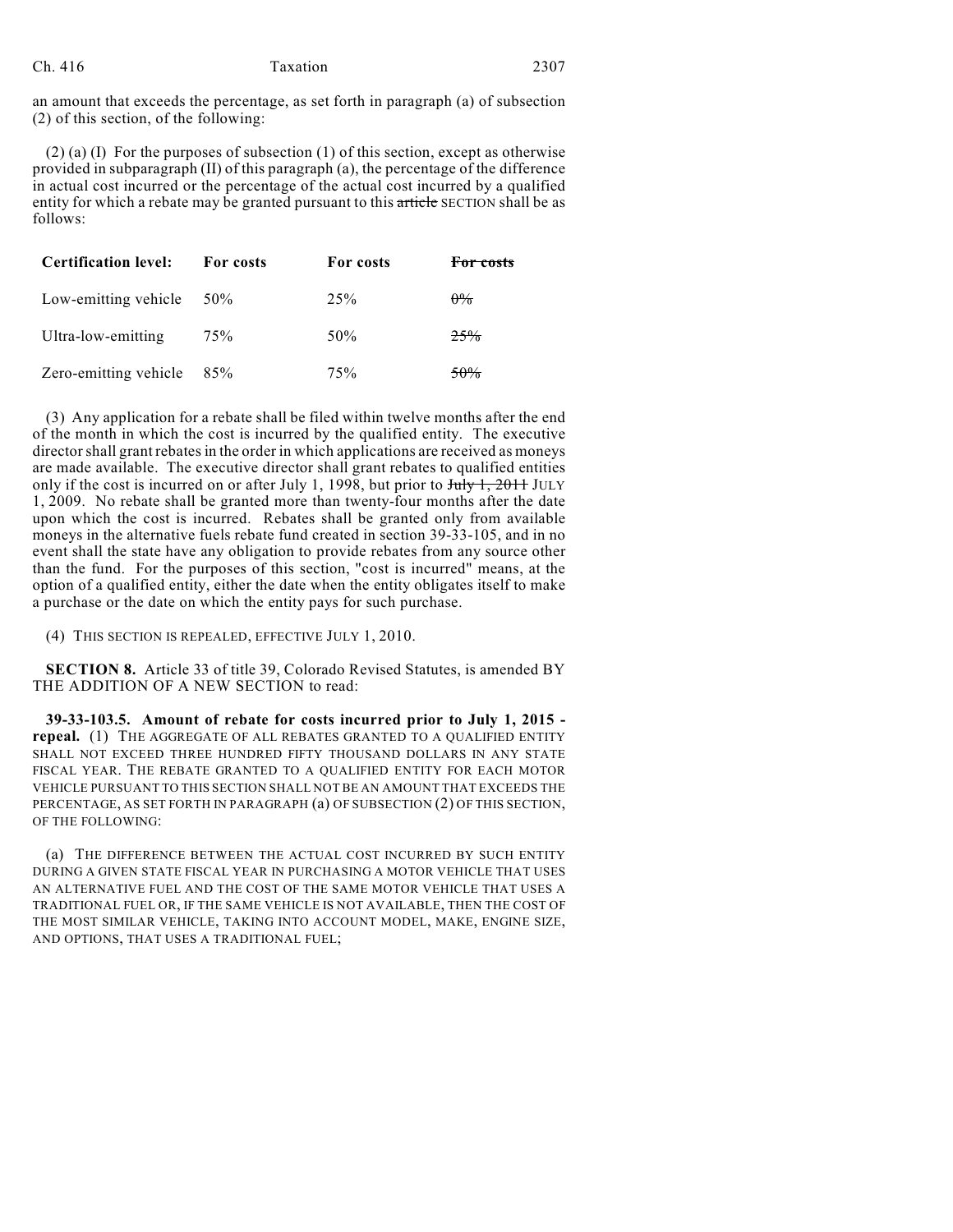## 2308 Taxation Ch. 416

(b) THE DIFFERENCE BETWEEN THE ACTUAL COST INCURRED BY SUCH ENTITY DURING A GIVEN STATE FISCAL YEAR IN REPLACING AN EXISTING POWER SOURCE IN A MOTOR VEHICLE THAT USES A TRADITIONAL FUEL WITH A POWER SOURCE THAT USES AN ALTERNATIVE FUEL AND THE COST OF REPLACING THE EXISTING POWER SOURCE IN THE MOTOR VEHICLE WITH THE SAME TYPE OF POWER SOURCE THAT USES A TRADITIONAL FUEL;

(c) THE ACTUAL COST INCURRED BY SUCH ENTITY DURING A GIVEN STATE FISCAL YEAR IN CONVERTING A MOTOR VEHICLE TO A FUEL SYSTEM THAT USES AN ALTERNATIVE FUEL;

(d) THE ACTUAL COST INCURRED BY SUCH PERSON IN PURCHASING IDLING REDUCTION TECHNOLOGIES; OR

(e) (I) THE ACTUAL COST OF CONVERTING THE VEHICLE FROM A HYBRID VEHICLE TO A PLUG-IN HYBRID ELECTRIC VEHICLE.

(II) QUALIFIED ENTITIES WHO RECEIVED A REBATE IN PREVIOUS YEARS FOR THE PURCHASE OF MODEL YEAR 2004 AND NEWER HYBRID VEHICLES ARE ELIGIBLE TO APPLY FOR AN ADDITIONAL REBATE FOR THE CONVERSION OF SUCH A HYBRID VEHICLE TO A PLUG-IN HYBRID ELECTRIC VEHICLE.

(2) (a) FOR THE PURPOSES OF SUBSECTION (1) OF THIS SECTION, THE PERCENTAGE OF THE DIFFERENCE IN ACTUAL COST INCURRED OR THE PERCENTAGE OF THE ACTUAL COST INCURRED BY A QUALIFIED ENTITY FOR WHICH A REBATE MAY BE GRANTED PURSUANT TO THIS ARTICLE SHALL BE AS FOLLOWS:

| CATEGORY:         | <b>FOR</b><br><b>COSTS</b><br><b>INCUR-</b><br><b>RED ON</b><br><b>OR AFTER</b><br>JULY 1,<br>2009, BUT<br><b>PRIOR TO</b><br>JULY 1,<br>2010: | <b>FOR</b><br><b>COSTS</b><br><b>INCUR-</b><br><b>RED ON</b><br><b>OR AFTER</b><br>JULY 1,<br>2010, BUT<br><b>PRIOR TO</b><br>JULY 1,<br>2011: | <b>FOR</b><br><b>COSTS</b><br><b>INCUR-</b><br><b>RED ON</b><br><b>OR AFTER</b><br>JULY1,<br>2011, BUT<br><b>PRIOR TO</b><br>JULY 1,<br>2012: | <b>FOR</b><br><b>COSTS</b><br><b>INCUR-</b><br><b>RED ON</b><br><b>OR AFTER</b><br>JULY1,<br>2012, BUT<br><b>PRIOR TO</b><br>JULY 1,<br>2013: | <b>FOR</b><br><b>COSTS</b><br><b>INCUR-</b><br><b>RED ON</b><br><b>OR AFTER</b><br>JULY 1,<br>2013, BUT<br><b>PRIOR TO</b><br>JULY 1,<br>2015: |
|-------------------|------------------------------------------------------------------------------------------------------------------------------------------------|------------------------------------------------------------------------------------------------------------------------------------------------|-----------------------------------------------------------------------------------------------------------------------------------------------|-----------------------------------------------------------------------------------------------------------------------------------------------|------------------------------------------------------------------------------------------------------------------------------------------------|
| <b>CATEGORY 1</b> | 85%                                                                                                                                            | 75%                                                                                                                                            | 75%                                                                                                                                           | 75%                                                                                                                                           | 75%                                                                                                                                            |
| <b>CATEGORY 2</b> | 65%                                                                                                                                            | 45%                                                                                                                                            | 25%                                                                                                                                           | 15%                                                                                                                                           | 15%                                                                                                                                            |
| <b>CATEGORY 3</b> | 75%                                                                                                                                            | 55%                                                                                                                                            | 35%                                                                                                                                           | 25%                                                                                                                                           | 25%                                                                                                                                            |
| <b>CATEGORY 4</b> | 75%                                                                                                                                            | 55%                                                                                                                                            | 35%                                                                                                                                           | 25%                                                                                                                                           | 25%                                                                                                                                            |
| <b>CATEGORY 5</b> | 25%                                                                                                                                            | 25%                                                                                                                                            | 25%                                                                                                                                           | 25%                                                                                                                                           | 25%                                                                                                                                            |
| <b>CATEGORY 6</b> | 75%                                                                                                                                            | 10%                                                                                                                                            | 10%                                                                                                                                           | $0\%$                                                                                                                                         | $0\%$                                                                                                                                          |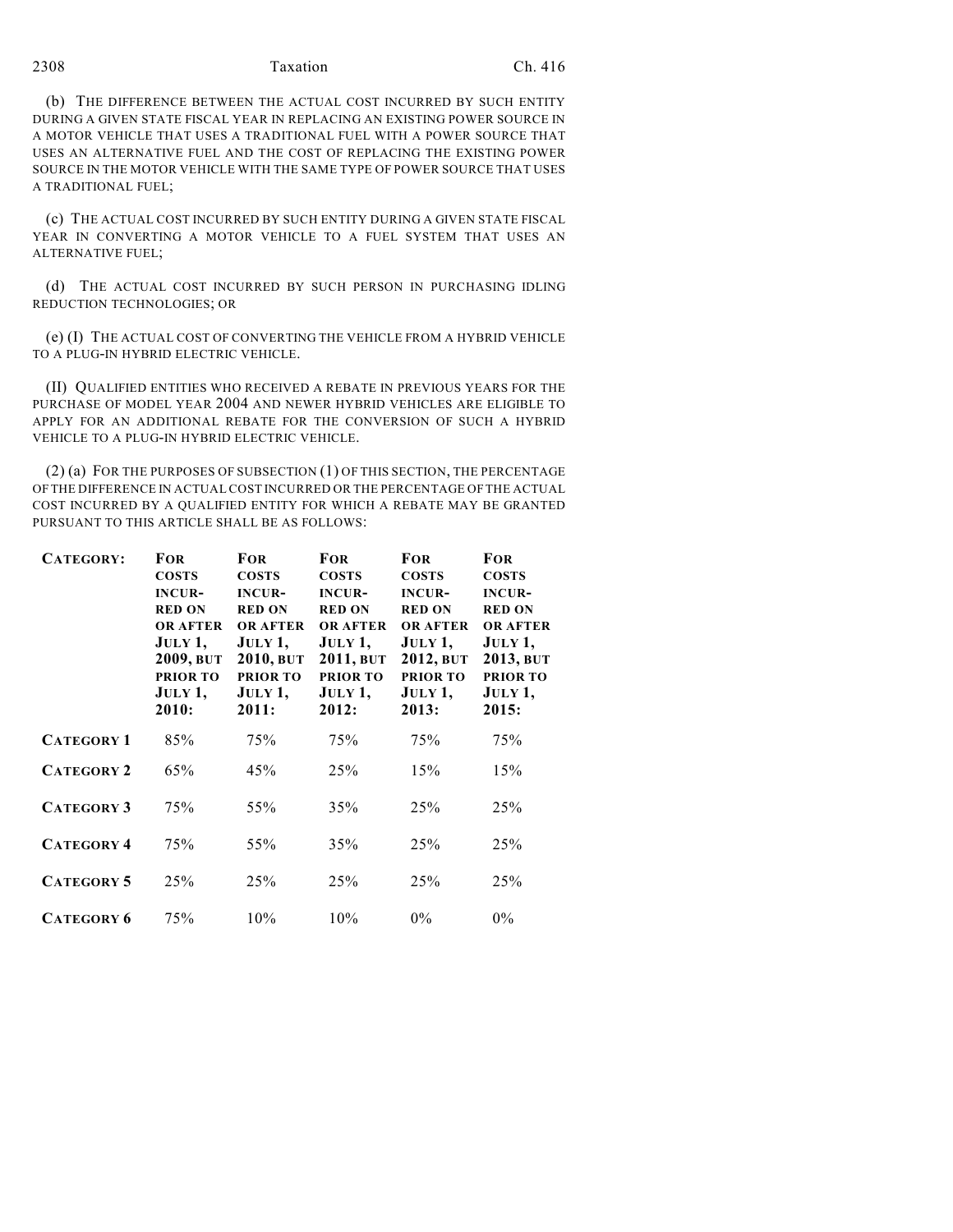#### Ch. 416 Taxation 2309

(b) FOR A MOTOR VEHICLE THAT IS NOT USED SOLELY AND EXCLUSIVELY FOR THE BUSINESS OR OFFICIAL ACTIVITIES OF THE QUALIFIED ENTITY, THE AMOUNT OF THE REBATE ALLOWED PURSUANT TO THIS SECTION SHALL BE PRORATED IN PROPORTION TO THE PERCENTAGE OF TIME DURING THE CALENDAR YEAR THAT THE MOTOR VEHICLE IS USED FOR THE BUSINESS OR OFFICIAL ACTIVITIES OF THE ENTITY.

(c) EXCEPT AS PROVIDED IN SUBPARAGRAPH (II) OF PARAGRAPH (e) OF SUBSECTION (1) OF THIS SECTION, NO MORE THAN ONE REBATE SHALL BE GRANTED PURSUANT TO THIS SECTION FOR ANY INDIVIDUAL MOTOR VEHICLE.

(3) ANY APPLICATION FOR A REBATE SHALL BE FILED WITHIN TWELVE MONTHS AFTER THE END OF THE MONTH IN WHICH THE COST IS INCURRED BY THE QUALIFIED ENTITY. THE EXECUTIVE DIRECTOR SHALL GRANT REBATES IN THE ORDER IN WHICH APPLICATIONS ARE RECEIVED AS MONEYS ARE MADE AVAILABLE. THE EXECUTIVE DIRECTOR SHALL GRANT REBATES TO QUALIFIED ENTITIES ONLY IF THE COST IS INCURRED ON OR AFTER JULY 1, 2009, BUT PRIOR TO JULY 1, 2015. NO REBATE SHALL BE GRANTED MORE THAN TWENTY-FOUR MONTHS AFTER THE DATE UPON WHICH THE COST IS INCURRED. REBATES SHALL BE GRANTED ONLY FROM AVAILABLE MONEYS IN THE ALTERNATIVE FUELS REBATE FUND CREATED IN SECTION 39-33-105, AND IN NO EVENT SHALL THE STATE HAVE ANY OBLIGATION TO PROVIDE REBATES FROM ANY SOURCE OTHER THAN THE FUND. FOR THE PURPOSES OF THIS SECTION, "COST IS INCURRED" MEANS, AT THE OPTION OF A QUALIFIED ENTITY, EITHER THE DATE WHEN THE ENTITY OBLIGATES ITSELF TO MAKE A PURCHASE OR THE DATE ON WHICH THE ENTITY PAYS FOR SUCH PURCHASE.

(4) THIS SECTION IS REPEALED, EFFECTIVE JULY 1, 2016.

**SECTION 9.** 39-33-106, Colorado Revised Statutes, is amended to read:

**39-33-106. Repeal of article.** This article is repealed, effective July 1, 2012 JULY 1, 2016.

**SECTION 10.** 24-30-1104 (2) (c) (II) (B), Colorado Revised Statutes, is amended to read:

**24-30-1104. Central services functions of the department - definitions.** (2) In addition to the county-specific functions set forth in subsection (1) of this section, the department of personnel shall take such steps as are necessary to fully implement a central state motor vehicle fleet system by January 1, 1993. The provisions of the motor vehicle fleet system created pursuant to this subsection (2) shall apply to the executive branch of the state of Colorado, its departments, its institutions, and its agencies; except that the governing board of each institution of higher education, by formal action of the board, and the Colorado commission on higher education, by formal action of the commission, may elect to be exempt from the provisions of this subsection (2) and may obtain a motor vehicle fleet system independent of the state motor vehicle fleet system. Under the direction of the executive director, the department of personnel shall perform the following functions pertaining to the motor vehicle fleet system throughout the state:

(c) (II) By January 1, 2008, the executive director shall adopt a policy to significantly increase the utilization of alternative fuels and that establishes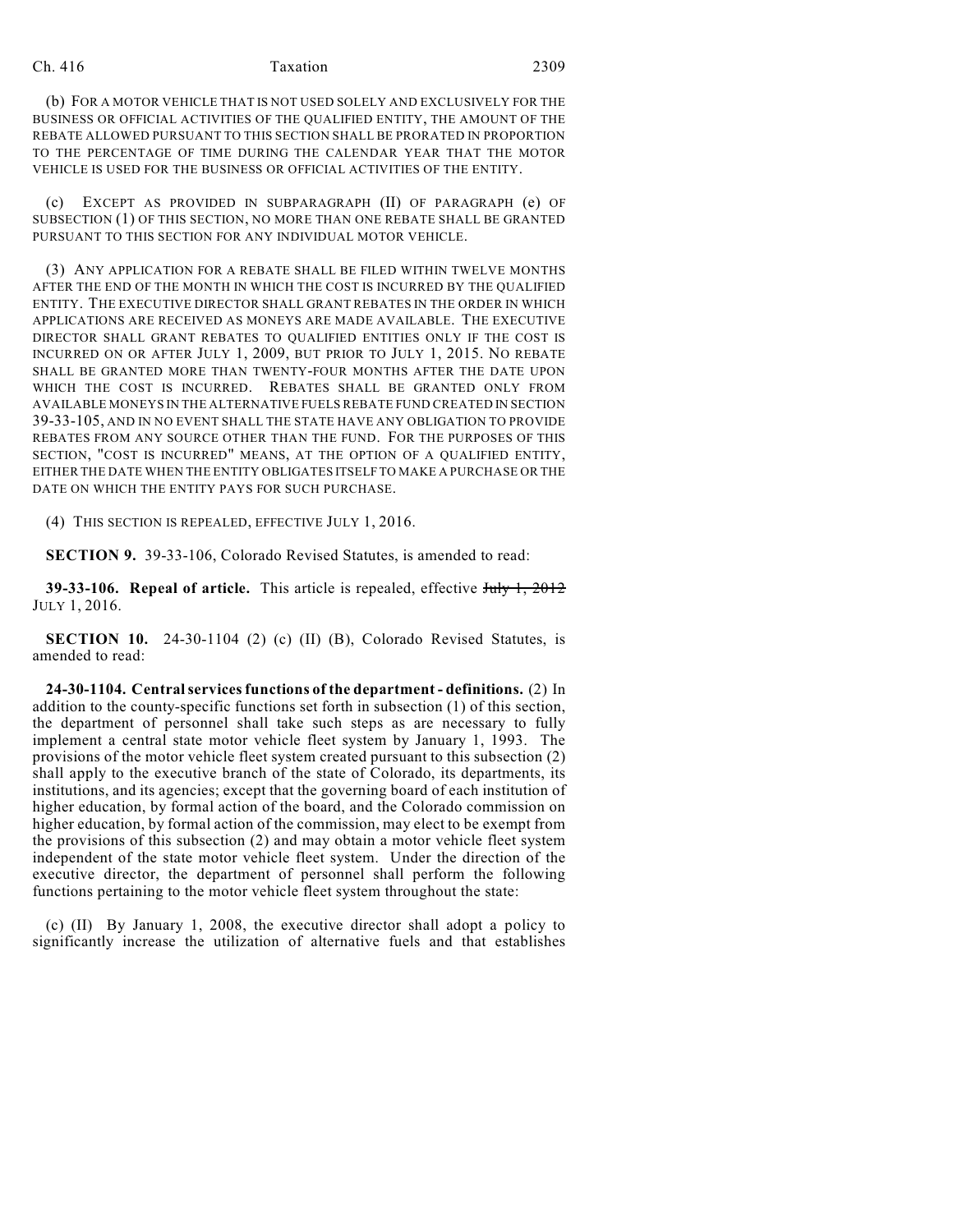increasing utilization objectives for each following year. To encourage compliance with this policy, the rules promulgated pursuant to this paragraph (c) may establish progressively more stringent percentage mileposts and shall, for fiscal years commencing after July 1, 2004, require the collection of data concerning the annual percentage of state-owned bi-fueled vehicles that were fueled exclusively with an alternative fuel. Beginning January 1, 2008, the executive director shall purchase flexible fuel vehicles or hybrid vehicles, subject to availability, unless the increased cost of such vehicle is more than ten percent over the cost of a comparable nonflexible fuel vehicle. The executive director shall adopt a policy to allow some vehicles to be exempted from this requirement. As used in this subparagraph (II):

(B) "Hybrid vehicle" has the meaning established in section  $39-22-516$  (2.5) (a) <del>(II.5), C.R.S.</del> means a motor vehicle with a hybrid propulsion system that USES AN ALTERNATIVE FUEL BY OPERATING ON BOTH AN ALTERNATIVE FUEL, INCLUDING ELECTRICITY, AND A TRADITIONAL FUEL.

**SECTION 11.** 39-26-719 (1) (b) (I), (1) (b) (III), (2) (b) (II) (A), and (2) (b) (II) (C), Colorado Revised Statutes, are amended to read:

**39-26-719. Motor vehicles.** (1) (b) For purposes of this subsection (1), unless the context otherwise requires:

(I) "Motor vehicle" shall have the same meaning as set forth in section  $39-22-516$  $(2.5)$  (a) (III) MEANS ANY SELF-PROPELLED VEHICLE REQUIRED TO BE LICENSED OR SUBJECT TO LICENSING FOR OPERATION UPON THE HIGHWAYS OF THIS STATE, INCLUDING A VEHICLE THAT USES A HYBRID PROPULSION SYSTEM.

(III) "Power source" shall have the same meaning as set forth in section  $39-22-516$   $(2.5)$   $(a)$   $(V)$  means the engine or motor and associated wiring, FUEL LINES, ENGINE COOLANT SYSTEM, FUEL STORAGE CONTAINERS, AND MISCELLANEOUS COMPONENTS.

(2) The following shall be exempt from taxation under the provisions of part 2 of this article:

(b) (II) For purposes of this paragraph (b), unless the context otherwise requires:

(A) "Motor vehicle" shall have the same meaning as set forth in section  $39-22-516$   $(2.5)$   $(a)$   $(HH)$  means any self-propelled vehicle required to be LICENSED OR SUBJECT TO LICENSING FOR OPERATION UPON THE HIGHWAYS OF THIS STATE, INCLUDING A VEHICLE THAT USES A HYBRID PROPULSION SYSTEM.

(C) "Power source" shall have the same meaning as set forth in section 39-22-516  $(2.5)$  (a) (V) MEANS THE ENGINE OR MOTOR AND ASSOCIATED WIRING, FUEL LINES, ENGINE COOLANT SYSTEM, FUEL STORAGE CONTAINERS, AND MISCELLANEOUS COMPONENTS.

**SECTION 12.** 42-4-1012 (2.5) (a) (III), Colorado Revised Statutes, is amended to read:

#### **42-4-1012. High occupancy vehicle (HOV) and high occupancy toll (HOT)**